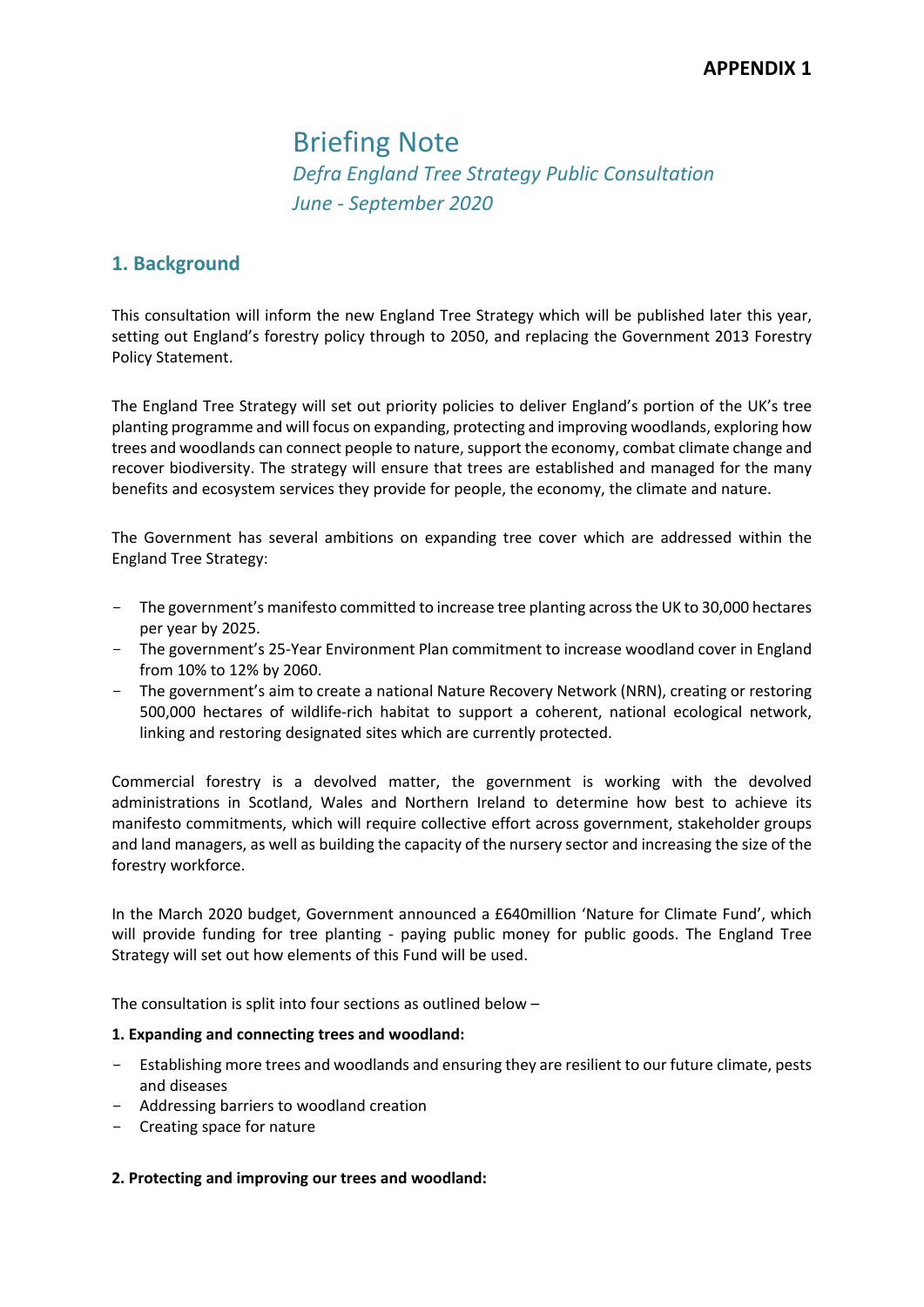- Protecting our trees and woodlands
- Managing woods to recover biodiversity and increase resilience
- Developing our domestic nursery capacity

#### **3. Engaging people with trees and woodland:**

- Increasing access to trees in and around towns and cities
- Education and engagement with woodlands
- Enabling investment in and protection of green infrastructure

#### **4. Supporting the economy:**

- Diversifying rural economies
- Enabling agro and energy forestry
- Supporting our timber industry
- Increasing forestry skills

Link to consultation: <https://consult.defra.gov.uk/forestry/england-tree-strategy/>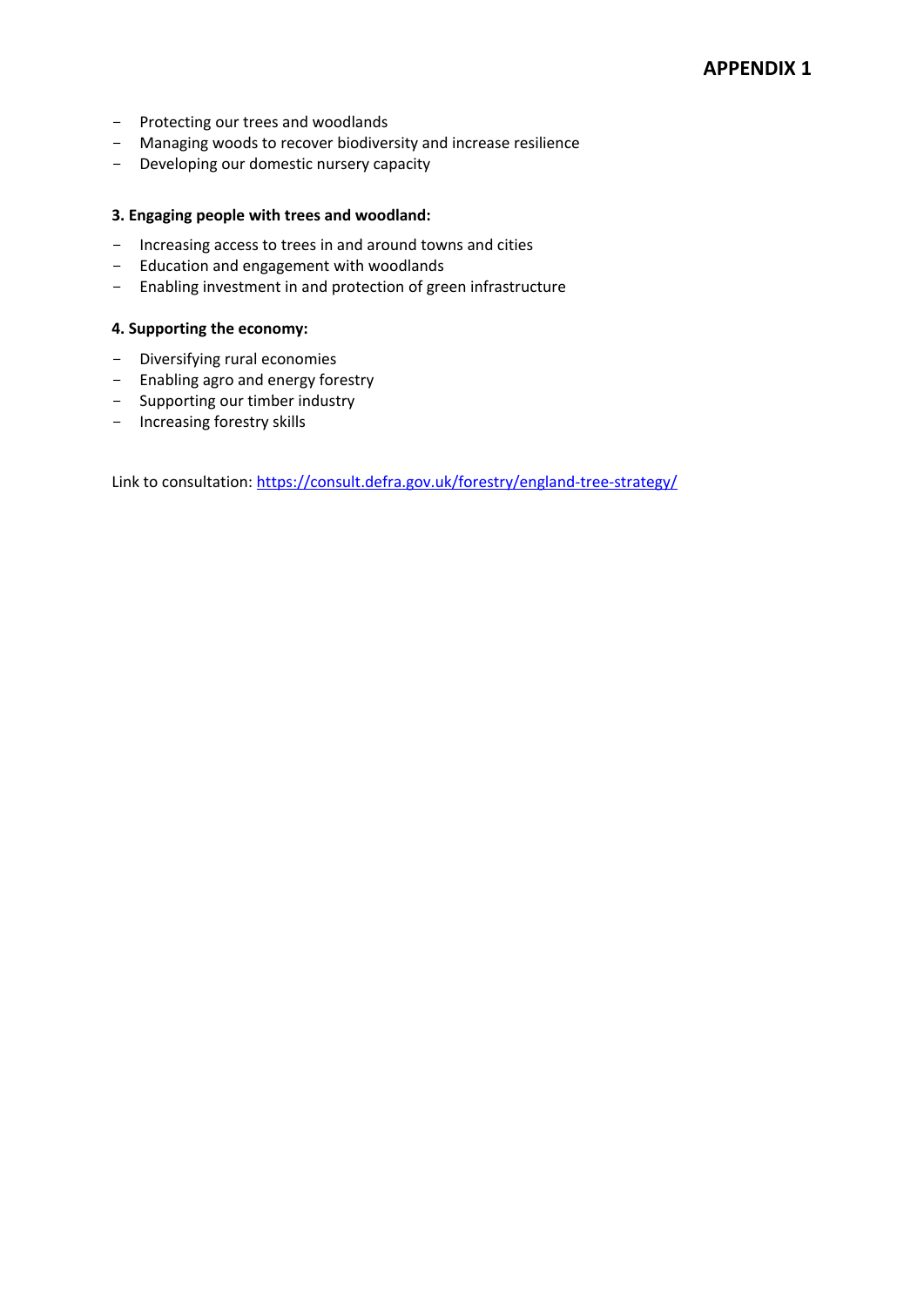# **2. Questions**

| <b>Section</b>                                               | <b>Question</b>                                                                                                                                                                                                                                                                                                                                                                                                                                                                                                                                                                                                                                                                                                                                                                                                                                                                                                                                                                                                                                                                                                                                                                                                                                                                                                                                                                                                                                                                               | <b>Response</b>                                                                                                                                                                                                                                                                                                                                                                                                                                                                                                                                                                         |
|--------------------------------------------------------------|-----------------------------------------------------------------------------------------------------------------------------------------------------------------------------------------------------------------------------------------------------------------------------------------------------------------------------------------------------------------------------------------------------------------------------------------------------------------------------------------------------------------------------------------------------------------------------------------------------------------------------------------------------------------------------------------------------------------------------------------------------------------------------------------------------------------------------------------------------------------------------------------------------------------------------------------------------------------------------------------------------------------------------------------------------------------------------------------------------------------------------------------------------------------------------------------------------------------------------------------------------------------------------------------------------------------------------------------------------------------------------------------------------------------------------------------------------------------------------------------------|-----------------------------------------------------------------------------------------------------------------------------------------------------------------------------------------------------------------------------------------------------------------------------------------------------------------------------------------------------------------------------------------------------------------------------------------------------------------------------------------------------------------------------------------------------------------------------------------|
| 1. Expanding and<br>connecting our<br>trees and<br>woodlands | 6. Which actions would address the financial barriers<br>that prevent the creation of new woodland? (select<br>all that apply):<br>Consolidating the current range of woodland<br>a)<br>creation grants into one<br>Increasing the payment rates for incentives for<br>b)<br>woodland creation<br>Widening the eligibility criteria for applicants to<br>$\mathsf{c}$ )<br>our woodland creation grants so more<br>applicants can apply<br>d) Widening the eligibility criteria for the type of<br>woodlands and tree planting that can be funded<br>e) Providing a clear explanation and guarantees of<br>how trees planted between now and 2024 will<br>be considered under Environmental land<br>management Scheme<br>A quicker approval process for grant agreements<br>f)<br>Support if trees fail to establish due to no fault<br>g)<br>of the owner (for example, due to tree health or<br>severe weather)<br>Introducing mechanisms that provide an annual<br>h)<br>cash flow in the woodlands' early years<br>Introducing mechanisms to realise a secure<br>i)<br>long-term cash flow for ecosystem services<br>Introducing measures to stimulate more private<br>j)<br>investment (e.g. green finance) in woodland<br>creation<br>k) Developing new approaches to partnerships<br>between landowners and woodland investors or<br>managers which enable the landowner to derive<br>an ongoing annual income from the land<br>Other - please specify in no more than 25 words.<br>I) | I) Other -<br>Grants policy support should be extended to<br>natural or semi-natural regeneration.<br>Grant criteria should be less prescriptive and<br>move away from high-density plantation style<br>woodlands requiring intensive management.<br>Grant schemes should incentivise woodland<br>creation in areas that maximise benefits for<br>communities, agriculture and biodiversity such<br>as flood plains and aquifer protection zones.<br>Grant schemes should be more supportive of<br>urban and urban-edge woodland creation,<br>which are often smaller than rural sites. |
|                                                              | 7. Which of the above actions would be most<br>effective in addressing the financial barriers that<br>prevent the creation of new woodland? (select up to<br>three options).                                                                                                                                                                                                                                                                                                                                                                                                                                                                                                                                                                                                                                                                                                                                                                                                                                                                                                                                                                                                                                                                                                                                                                                                                                                                                                                  | c) Widening the eligibility criteria for the type<br>of woodlands and tree planting that can be<br>funded.                                                                                                                                                                                                                                                                                                                                                                                                                                                                              |
|                                                              | 8. Woodlands provide a range of ecosystem services<br>that provide benefits to businesses and society. How<br>could government better encourage private                                                                                                                                                                                                                                                                                                                                                                                                                                                                                                                                                                                                                                                                                                                                                                                                                                                                                                                                                                                                                                                                                                                                                                                                                                                                                                                                       | Linkage to the planning system to enable<br>woodland creation schemes which complement<br>and balance new developments, for example -<br>Berry Gardens at Redwall Lane, Linton, where                                                                                                                                                                                                                                                                                                                                                                                                   |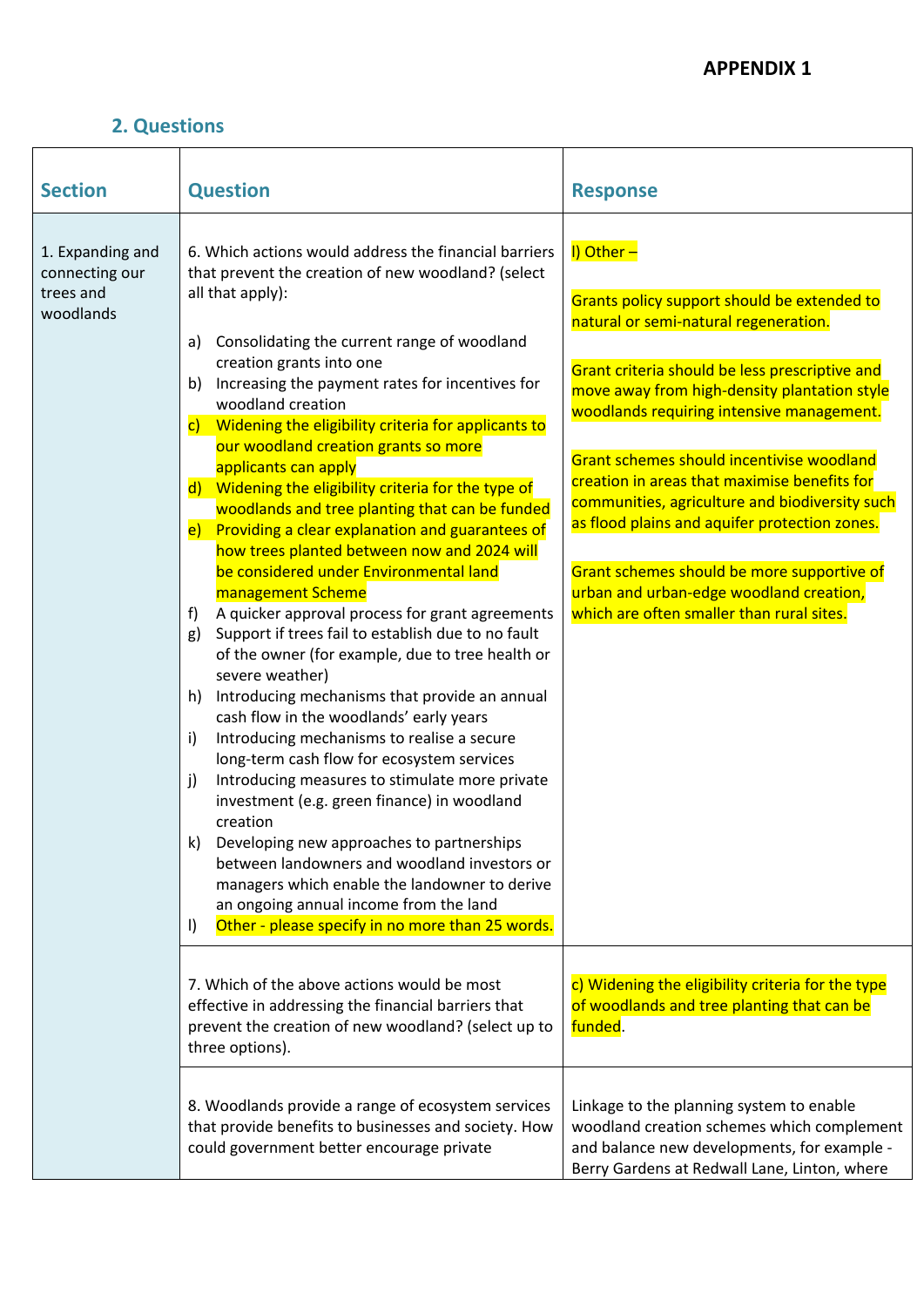| investment in establishing trees and woodland                                              | an application for a new commercial premise       |
|--------------------------------------------------------------------------------------------|---------------------------------------------------|
| creation? (Maximum 150-word response).                                                     | was encompassed delivery of 25 acres of new       |
|                                                                                            | wet woodland on farmland on the floodplain of     |
|                                                                                            | the River Beult.                                  |
|                                                                                            |                                                   |
|                                                                                            | A further example is an urban stretch of the      |
|                                                                                            | River Len in Maidstone transferred to the local   |
|                                                                                            | authority as a component of mitigation for        |
|                                                                                            | adjacent retail and other commercial schemes.     |
|                                                                                            | The land was restored to wet woodland and         |
|                                                                                            | scrub - this was achieved by volunteers at no     |
|                                                                                            | cost to the local authority and has benefited     |
|                                                                                            | flood attenuation, amenity, air quality, water    |
|                                                                                            | quality and biodiversity.                         |
|                                                                                            | http://healthsustainabilityplanning.co.uk/flood-  |
|                                                                                            | risk-reduction-river-len-kent/.                   |
|                                                                                            |                                                   |
|                                                                                            | A final example is Knoxbridge Farm, Cranbrook     |
|                                                                                            | Road, Staplehurst where a significant area of     |
|                                                                                            | new native woodland was delivered as part of a    |
|                                                                                            | planning application for a new access required    |
|                                                                                            | to facilitate changes in the agricultural         |
|                                                                                            | business.                                         |
|                                                                                            |                                                   |
| 9. Which actions would address the non-financial                                           | o) Other                                          |
| barriers to the creation of new woodland? (select all                                      |                                                   |
| that apply):                                                                               |                                                   |
|                                                                                            | Support for natural or semi-natural               |
|                                                                                            | regeneration.                                     |
| Consolidating the current range of woodland<br>a)<br>creation grants into one              |                                                   |
| Providing access to better information on the<br>b)                                        | Planting criteria should be less prescriptive and |
| income streams well managed woodland can                                                   | move away from high-density plantation style      |
| provide                                                                                    | woodlands requiring intensive management.         |
| c) Providing land managers with better access to                                           |                                                   |
| expert advice on woodland creation and forestry                                            | Policy should guide and incentivise woodland      |
| knowledge and skills                                                                       | creation in areas that maximise benefits for      |
| Providing the investment community with<br>d)                                              | communities, agriculture and biodiversity such    |
| access to expert advice on woodland creation                                               | as flood plains and aquifer protection zones.     |
| and forestry knowledge and skills                                                          | Such 'focus' would potentially ensure             |
| Outreach to present the benefits of trees and<br>e)                                        | engagement from key sectors and landowners.       |
| forestry to land managers                                                                  |                                                   |
| Outreach to present the benefits of trees and<br>f)                                        | Policy should be more supportive of urban and     |
| forestry to the investment community                                                       | urban-edge woodland creation, which are often     |
| Outreach to present the benefits of trees and<br>g)                                        | smaller than rural sites but easier to progress.  |
|                                                                                            |                                                   |
| forestry to local communities                                                              |                                                   |
| h) Changing policy so it does not treat afforestation                                      |                                                   |
| as a permanent land use change                                                             |                                                   |
| Increasing availability and access to contractors<br>i)<br>to plant and maintain the trees |                                                   |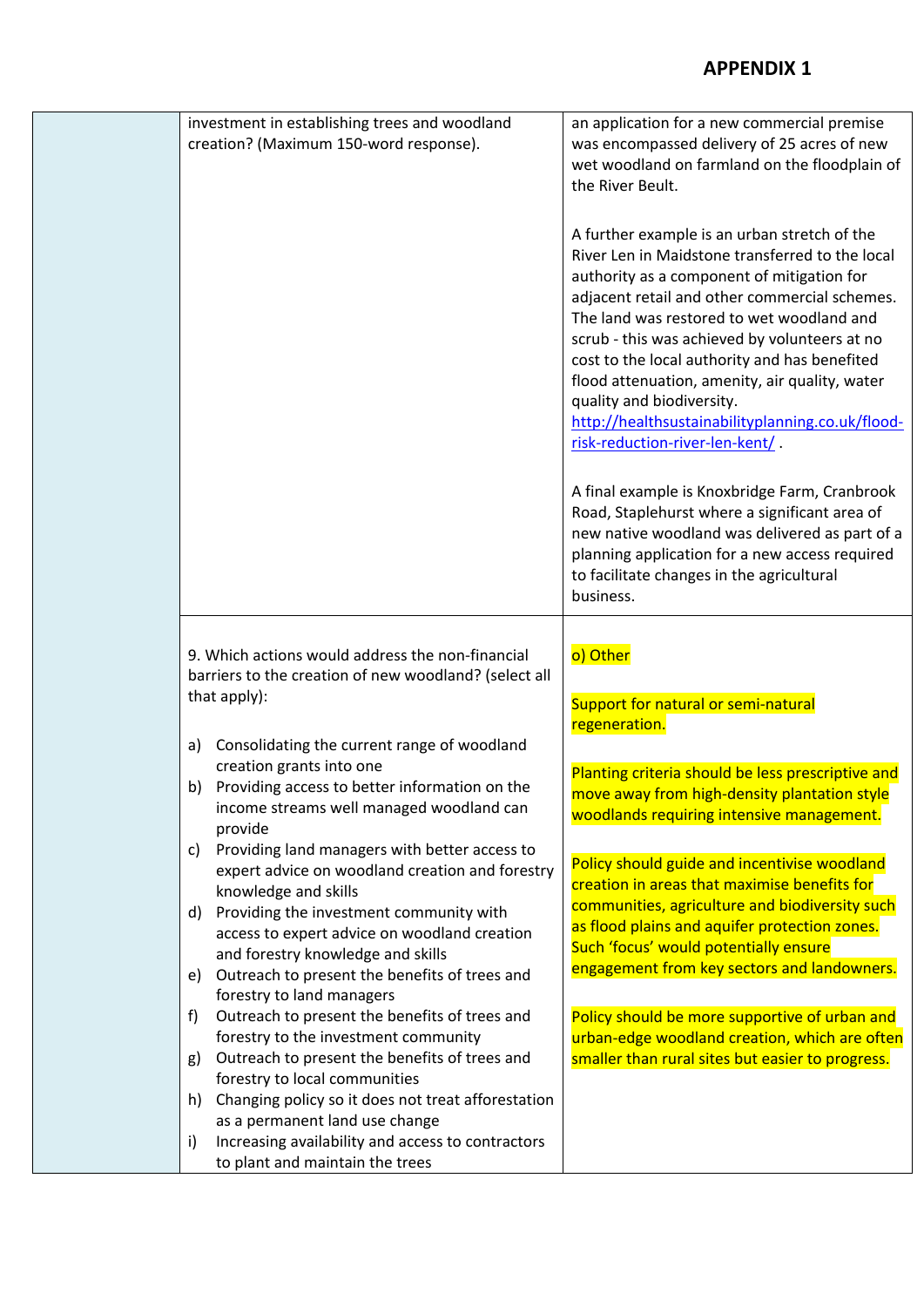| Increasing availability of desired bio secure<br>$\mathbf{j}$<br>planting material<br>Educate and enthuse a new generation to<br>k)<br>expand the forestry industry<br>Developing new approaches to partnerships<br>$\vert$<br>between landowners and woodland investors or<br>managers which enable the landowner to retain<br>ownership of the land<br>m) Developing a supply of diverse and locally<br>appropriate seed and planting material by<br>supporting community tree nurseries and other<br>small nurseries that provide UK sourced and<br>grown trees.<br>Providing best practice guidance on how best to<br>$\vert n \rangle$<br>achieve tree cover through natural<br>establishment (e.g. most suitable locations,<br>ground preparation, fencing requirements and<br>decisions on management over time).<br>Other - please specify in no more than 25 words.<br>$\circ$ )<br>10. Which of the above actions would be most<br>effective in addressing the non-financial barriers to<br>the creation of new woodland? (select up to three<br>options). | Support for natural or semi-natural<br>regeneration.<br>Planting criteria should be less prescriptive and<br>move away from high-density plantation style<br>woodlands requiring intensive management.<br>Policy should guide and incentivise woodland<br>creation in areas that maximise benefits for<br>communities, agriculture and biodiversity such<br>as flood plains and aquifer protection zones.<br>Such 'focus' would potentially ensure<br>engagement from key sectors and landowners.<br>Policy should be more supportive of urban and<br>urban-edge woodland creation, which are often<br>smaller than rural sites but easier to progress. |
|----------------------------------------------------------------------------------------------------------------------------------------------------------------------------------------------------------------------------------------------------------------------------------------------------------------------------------------------------------------------------------------------------------------------------------------------------------------------------------------------------------------------------------------------------------------------------------------------------------------------------------------------------------------------------------------------------------------------------------------------------------------------------------------------------------------------------------------------------------------------------------------------------------------------------------------------------------------------------------------------------------------------------------------------------------------------|---------------------------------------------------------------------------------------------------------------------------------------------------------------------------------------------------------------------------------------------------------------------------------------------------------------------------------------------------------------------------------------------------------------------------------------------------------------------------------------------------------------------------------------------------------------------------------------------------------------------------------------------------------|
| 11. Which actions would address the regulatory<br>barriers that prevent the creation of new woodland?<br>(select all that apply):<br>Providing access to better guidance on how to<br>a)<br>meet the UK Forestry Standard                                                                                                                                                                                                                                                                                                                                                                                                                                                                                                                                                                                                                                                                                                                                                                                                                                            | g) Other<br>Policy support and encouragement of natural<br>or semi-natural regeneration.                                                                                                                                                                                                                                                                                                                                                                                                                                                                                                                                                                |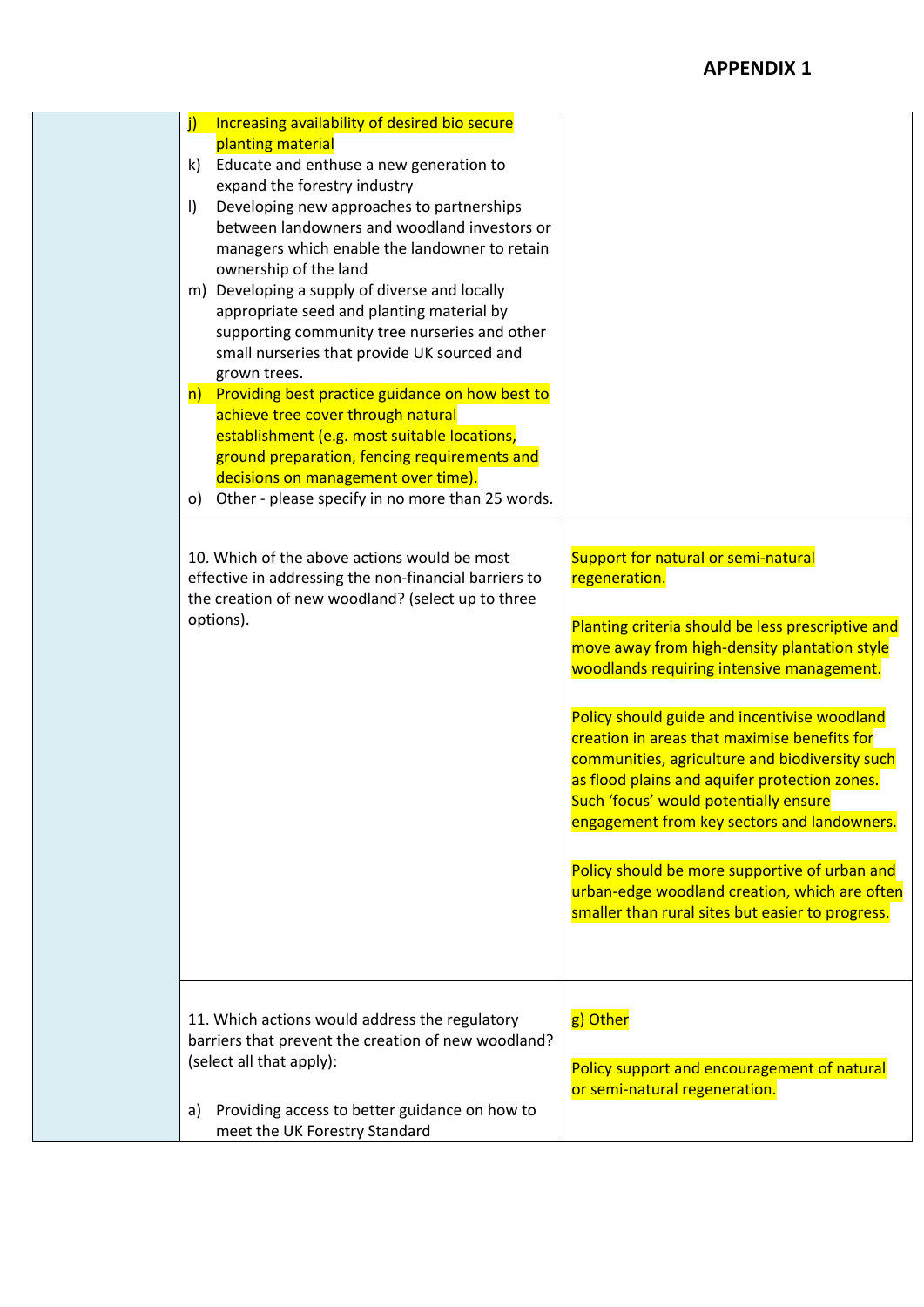|  | $\mathsf{b}$<br>Local partners agreeing and setting priorities for<br>woodland creation and other habitat restoration<br>across landscapes<br><b>Enabling regulatory decisions by the Forestry</b><br>$\mathsf{c}$<br><b>Commission which reflect the national</b><br>obligation to meet net zero emissions by 2050<br>and achieve the investment in natural capital set<br>out in our 25 Year Environment Plan<br>Implementing a joint approach to land<br>$\mathsf{d}$<br>management across central government and its<br>agencies including those responsible for<br>protected landscapes<br>Providing a clear explanation and guarantees of<br>$\vert e \rangle$<br>how trees planted between now and 2024 will<br>be considered under Environmental Land<br><b>Management Scheme</b><br>Reduce the time and costs associated with<br>f<br>Environmental Impact Assessment for<br>afforestation.<br>Other - please specify in no more than 25 words.<br>g) | Policy criteria should be less prescriptive and<br>move away from high-density plantation style<br>woodlands requiring intensive management.<br>Policy should support and incentivise woodland<br>creation in areas that maximise benefits for<br>communities, agriculture and biodiversity such<br>as flood plains and aquifer protection zones.<br>Policy should encourage and support urban and<br>urban-edge woodland creation, which are often<br>smaller than rural sites but bring significant<br>local benefits.                                                                                             |
|--|----------------------------------------------------------------------------------------------------------------------------------------------------------------------------------------------------------------------------------------------------------------------------------------------------------------------------------------------------------------------------------------------------------------------------------------------------------------------------------------------------------------------------------------------------------------------------------------------------------------------------------------------------------------------------------------------------------------------------------------------------------------------------------------------------------------------------------------------------------------------------------------------------------------------------------------------------------------|----------------------------------------------------------------------------------------------------------------------------------------------------------------------------------------------------------------------------------------------------------------------------------------------------------------------------------------------------------------------------------------------------------------------------------------------------------------------------------------------------------------------------------------------------------------------------------------------------------------------|
|  | 12. Which of the above actions would be most<br>effective in addressing the regulatory barriers that<br>prevent the creation of new woodland? (select up to<br>three options).                                                                                                                                                                                                                                                                                                                                                                                                                                                                                                                                                                                                                                                                                                                                                                                 | g) Other<br>Policy support and encouragement of natural<br>or semi-natural regeneration.<br>Policy criteria should be less prescriptive and<br>move away from high-density plantation style<br>woodlands requiring intensive management.<br>Policy should support and incentivise woodland<br>creation in areas that maximise benefits for<br>communities, agriculture and biodiversity such<br>as flood plains and aquifer protection zones.<br>Policy should encourage and support urban and<br>urban-edge woodland creation, which are often<br>smaller than rural sites but bring significant<br>local benefits. |
|  | 13. How can we most effectively support the natural<br>establishment of trees and woodland in the<br>landscape? (Maximum 100 words).                                                                                                                                                                                                                                                                                                                                                                                                                                                                                                                                                                                                                                                                                                                                                                                                                           | The natural climax vegetation across all but the<br>wettest lowland and exposed upland areas of<br>the British Isles is woodland. If grazing pressure<br>is reduced trees will return. Grazing by sheep is<br>the most destructive of natural tree<br>regeneration but continues to be subsidised. In                                                                                                                                                                                                                                                                                                                |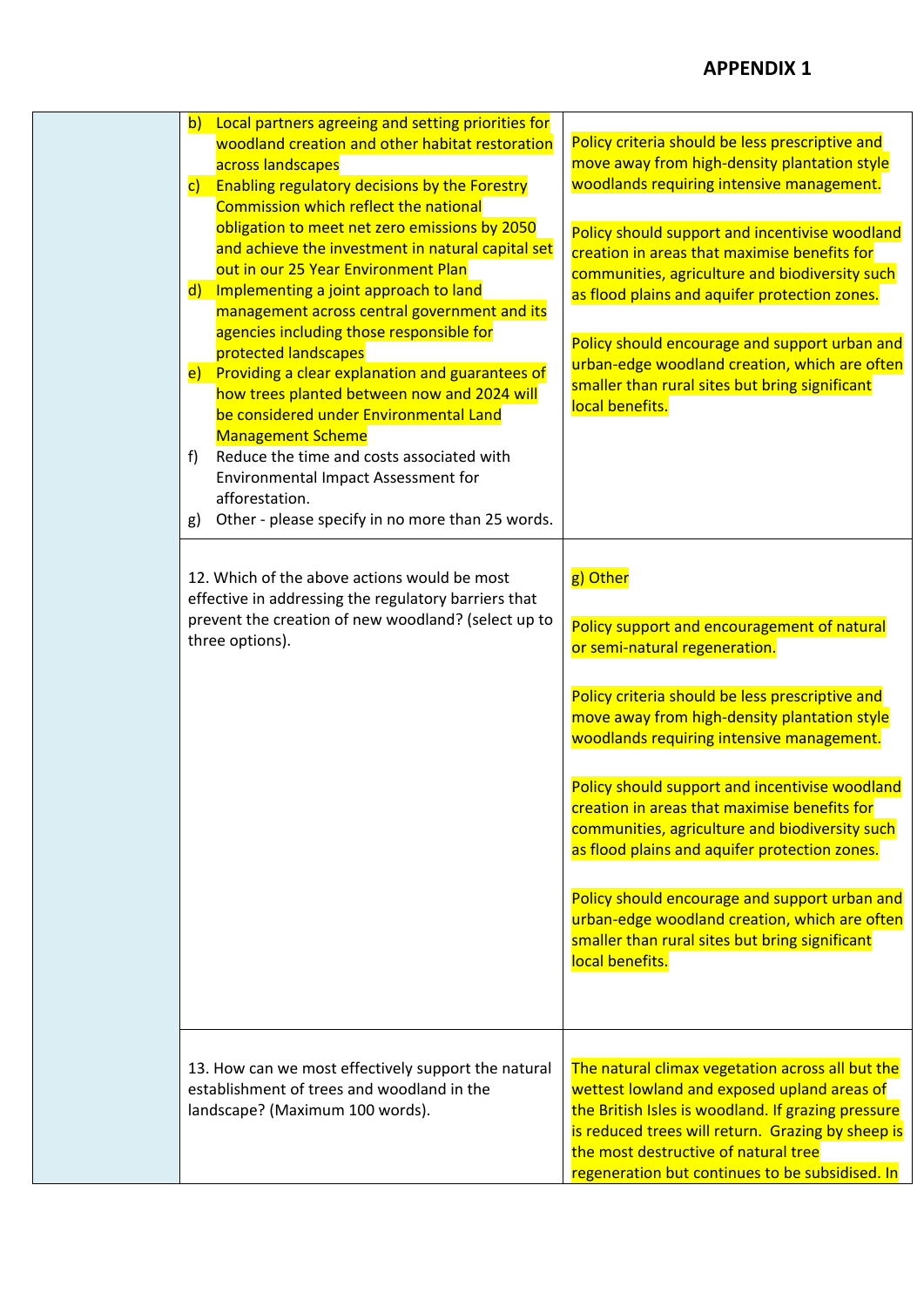|                                                                                                                                                                                                                                                                                 | some areas where high deer densities occur,<br>fencing may be required, however a more<br>optimal approach is reintroduction of natural<br>predators, such as Eurasian lynx, which<br>regulate populations of these herbivores and<br>modify their behaviour.<br>Policy and grant criteria should support natural<br>establishment of new woodland, scrub, wood<br>pasture and other structurally complex sylvan<br>habitats. |
|---------------------------------------------------------------------------------------------------------------------------------------------------------------------------------------------------------------------------------------------------------------------------------|-------------------------------------------------------------------------------------------------------------------------------------------------------------------------------------------------------------------------------------------------------------------------------------------------------------------------------------------------------------------------------------------------------------------------------|
| 14. Are there any other actions - beyond the options<br>you have already selected or submitted - that would<br>help landowners and managers to transform the<br>level of woodland creation and increase the number<br>of non-woodland trees in England? (Maximum 100<br>words). | National / local policy should enforce better<br>regulation and routing (trunking) of new and<br>existing (retro-fitting) of underground services,<br>thus enabling enable increased and<br>replacement street tree planting.                                                                                                                                                                                                 |
|                                                                                                                                                                                                                                                                                 | Hedgerow tree and shelterbelt retention and<br>introduction should be supported by a range of<br>measures including identification and<br>protection of future hedgerow trees from<br>hedge-cutting / flailing interventions.                                                                                                                                                                                                 |
|                                                                                                                                                                                                                                                                                 | Street tree planting and care should be made a<br>statutory highway authority function and<br>funded appropriately - encompassing a duty to<br>replace street trees lost to whatever cause.                                                                                                                                                                                                                                   |
|                                                                                                                                                                                                                                                                                 | Policy, grants to landowners and planning<br>system should drive better protection of<br>existing trees and woodland, their expansion<br>and linkage (including wood pasture, hedgerow<br>trees and scrub).                                                                                                                                                                                                                   |
|                                                                                                                                                                                                                                                                                 | <b>Grants should specifically incentivise</b><br>introduction of trees and woodland into<br>floodplains, aquifer protection zones and urban<br>/ peri-urban areas to maximise benefits.                                                                                                                                                                                                                                       |
| 15. Which of the following actions would be most<br>effective in helping expand woodland creation in<br>locations which deliver water, flood risk benefits and<br>nature recovery? (select up to three options):                                                                | h)<br>Using both the planning system and agricultural<br>payments to disincentivise development and<br>intensive cropping on flood plains and upland                                                                                                                                                                                                                                                                          |
| Widening the eligibility criteria for woodland<br>a)<br>creation grants so more applicants can apply,<br>and more forms of woodland are eligible                                                                                                                                | catchments and incentivising woodland and<br>other sylvan habitats.                                                                                                                                                                                                                                                                                                                                                           |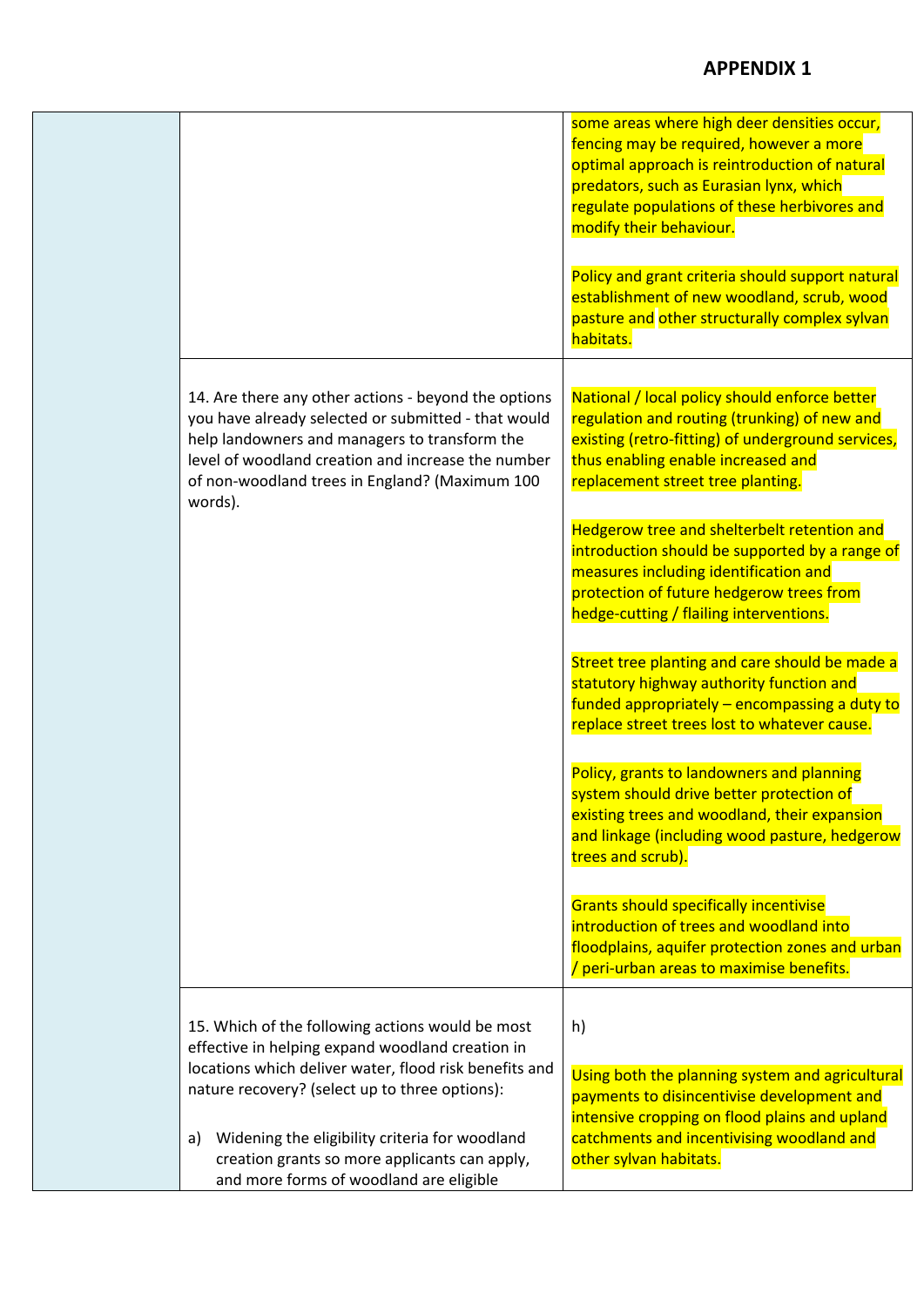|                                                             | b) Widening the eligibility criteria for woodland<br>creation grants so more sizes of woodland are<br>eligible<br>Increasing grant payments for tree planting<br>$\mathsf{c}$ )<br>along water courses, steep sided slopes and<br>difficult sites<br>d) Quicker approval process for grant agreements<br>Providing a clear explanation and guarantees of<br>e)<br>how trees planted between now and 2024 will<br>be considered under Environmental Land<br>Management<br>Implementing a joint approach to land<br>f<br>management across government, including<br>authorities responsible for protected landscapes<br>Providing better access to advice and guidance<br>g)<br>on woodland creation, forestry expertise and<br>training -- Please Select<br>Other - please specify in no more than 25 words.<br>h) | Use the NPPF, Local Plans and other relevant<br>policy documents to 'zone' floodplains,<br>catchments and other sensitive landscapes for<br>woodland and other sylvan habitat creation.<br>Place a duty on public landowners to protect<br>and expand woodland and other sylvan<br>habitats on land under their control located<br>within flood plains, catchments, urban / peri-<br>urban and other sensitive landscapes.                                                                                                                                                                                                                                                       |
|-------------------------------------------------------------|-------------------------------------------------------------------------------------------------------------------------------------------------------------------------------------------------------------------------------------------------------------------------------------------------------------------------------------------------------------------------------------------------------------------------------------------------------------------------------------------------------------------------------------------------------------------------------------------------------------------------------------------------------------------------------------------------------------------------------------------------------------------------------------------------------------------|----------------------------------------------------------------------------------------------------------------------------------------------------------------------------------------------------------------------------------------------------------------------------------------------------------------------------------------------------------------------------------------------------------------------------------------------------------------------------------------------------------------------------------------------------------------------------------------------------------------------------------------------------------------------------------|
|                                                             | 16. What role could the nation's National Parks and<br>Areas of Outstanding Natural Beauty (AONBs) play in<br>increasing woodland cover? (Maximum 100-word<br>response).                                                                                                                                                                                                                                                                                                                                                                                                                                                                                                                                                                                                                                          | If grazing pressure is reduced trees will return.<br>Grazing by sheep is the most destructive of<br>natural tree regeneration, however, deer can<br>be an issue in some parts of the country and<br>fencing or predator re-introduction will be<br>required.<br>Protected landscapes should promote and<br>facilitate more complex habitat types - such as<br>mosaics of woodland, wood pasture, carr and<br>scrub within protected landscapes. There is<br>currently a significant focus on treeless<br>landscapes such as heather, acid, grazing marsh<br>and chalk grassland and all these habitats<br>benefit from proximity to areas of structurally<br>complex tree cover. |
|                                                             |                                                                                                                                                                                                                                                                                                                                                                                                                                                                                                                                                                                                                                                                                                                                                                                                                   |                                                                                                                                                                                                                                                                                                                                                                                                                                                                                                                                                                                                                                                                                  |
| 2. Protecting and<br>improving our<br>trees and<br>woodland | 17. Which actions would be most effective to<br>increase protection for trees and woodland from<br>unsustainable management? (select a maximum of<br>three options):<br>Introducing measures to support compliance<br>a)<br>with the UK Forestry Standard<br>More effective information sharing between<br>b)<br>government departments and their delivery                                                                                                                                                                                                                                                                                                                                                                                                                                                        | h) Other<br>Incentivise expansion and re-connection of<br>existing woodlands and wood pasture, creation<br>of better structured woodland edge, and open<br>space within woodlands through planning<br>system and ELMs.                                                                                                                                                                                                                                                                                                                                                                                                                                                           |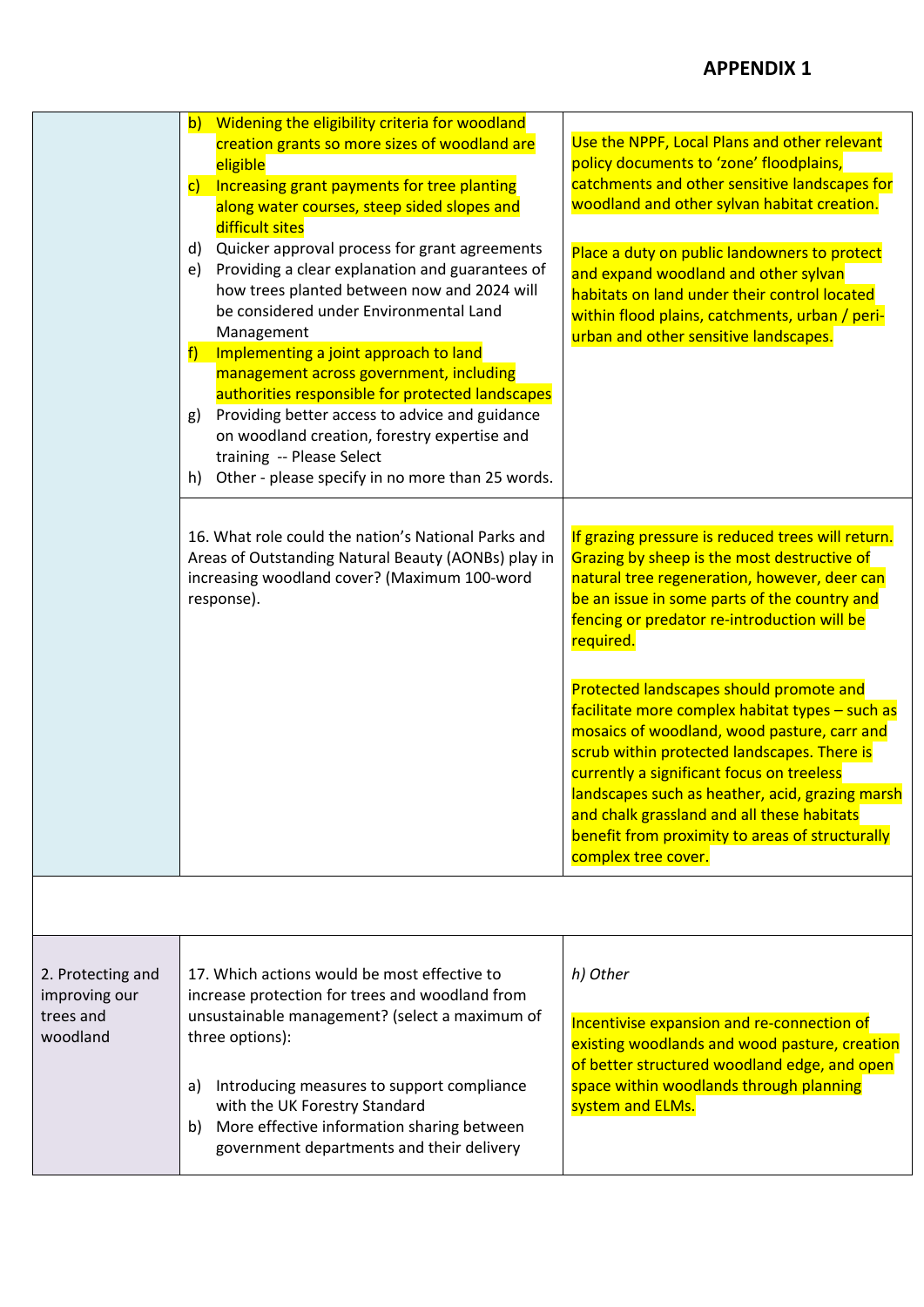|    | bodies to inform decisions impacting on            |                                                  |
|----|----------------------------------------------------|--------------------------------------------------|
|    | woodland, including to prevent woodland loss       |                                                  |
| C) | Introducing clearer processes for licencing tree   |                                                  |
|    | felling, with felling licences that can be         |                                                  |
|    | suspended, withdrawn or superseded                 |                                                  |
|    | d) Greater penalties for non-compliance with the   |                                                  |
|    | requirements of the Forestry Act                   |                                                  |
| e) | Powers to set wider felling licence conditions,    |                                                  |
|    | for example to enable enforcement of               |                                                  |
|    | compliance with the UK Forestry Standard           |                                                  |
| f  | A clearer policy presumption that all trees felled |                                                  |
|    | without a licence will be replaced (except in      |                                                  |
|    | exceptional circumstances)                         |                                                  |
| g  | Refining the process of making Tree                |                                                  |
|    | Preservation Orders, and clarifying the criteria   |                                                  |
|    | to improve consistency in application of the       |                                                  |
|    | policy across local authorities                    |                                                  |
| h) | Other - please specify in no more than 25 words.   |                                                  |
|    |                                                    |                                                  |
|    |                                                    | i)<br>Other                                      |
|    | 18. Which actions would best help the planning     |                                                  |
|    | system support better protection and enhancement   | <b>Greater planning policy protection for</b>    |
|    | of the ancient and wider woodland environment and  | secondary woodland (in addition to that          |
|    | trees? (select a maximum of two options).          | guidance contained within the NPPF relating to   |
|    |                                                    | semi-natural ancient woodland).                  |
| a) | Providing support to fully complete revision of    |                                                  |
|    | the Ancient Woodland Inventory (to include         | Use planning guidance to incentivise the         |
|    | ancient woodlands under two hectares in area)      | protection, buffering and connection of existing |
| b) | Commissioning research into effective size and     | woodland on (and adjacent to) development        |
|    | use of buffer zones around woodland for            | sites through master planning, LEMPs, and        |
|    | different impacts                                  | conditions.                                      |
| C) | Providing better monitoring and recording of       |                                                  |
|    | decisions on planning applications affecting       |                                                  |
|    | ancient woodland                                   |                                                  |
| d) | Sharing best practice guidance and training to     |                                                  |
|    | support implementation of National Planning        |                                                  |
|    | Policy Framework policy on ancient woodland        |                                                  |
|    | with local authority planners                      |                                                  |
| e) | Encouraging more woodland to be brought into       |                                                  |
|    | management where impacted by development           |                                                  |
| f) | More effective information sharing between         |                                                  |
|    | agencies and local planning authorities to inform  |                                                  |
|    | decision making impacting on woodland              |                                                  |
|    | including to prevent woodland loss                 |                                                  |
| g) | Refining the process of making Tree                |                                                  |
|    | Preservation Orders, and clarifying the criteria   |                                                  |
|    | to improve consistency in application of the       |                                                  |
|    | policy across local authorities                    |                                                  |
| h) | Other - please specify in no more than 25 words.   |                                                  |
|    |                                                    |                                                  |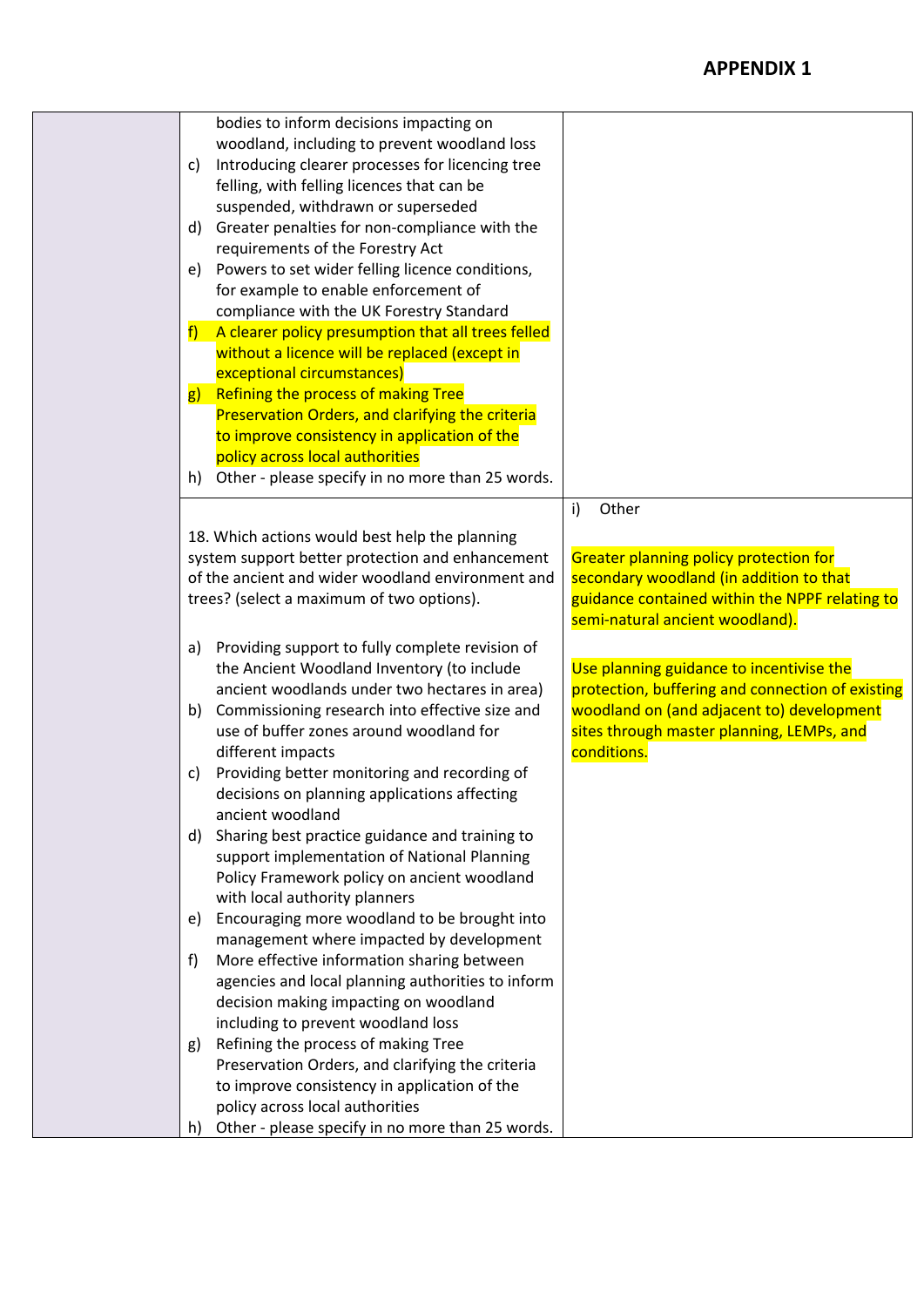|  | 19. What actions would be most effective in<br>reducing the use of plastics in forestry? (select one<br>option):<br>Providing support to land managers for deer<br>a)<br>control and fencing<br>b) Supporting further testing and trial of non-<br>plastic alternatives such as tree guards<br>Introducing stronger control on the recovery<br>C)<br>and disposal of plastics in grant agreements and<br>public sector contracts<br>d) Promoting the use of non-plastic tree guards<br>Other - please specify in no more than 25 words.<br>e)                                                                                                                                                                                                                                                                                                                                                  | e) Other - Increase incentives for natural<br>regeneration where thorn and scrub will<br>protect saplings and developing woodland.                                                                                                                                                                                                                                                                                                                                                                 |
|--|------------------------------------------------------------------------------------------------------------------------------------------------------------------------------------------------------------------------------------------------------------------------------------------------------------------------------------------------------------------------------------------------------------------------------------------------------------------------------------------------------------------------------------------------------------------------------------------------------------------------------------------------------------------------------------------------------------------------------------------------------------------------------------------------------------------------------------------------------------------------------------------------|----------------------------------------------------------------------------------------------------------------------------------------------------------------------------------------------------------------------------------------------------------------------------------------------------------------------------------------------------------------------------------------------------------------------------------------------------------------------------------------------------|
|  | 20. Which actions would overcome financial barriers<br>to woodland management? (select all that apply):<br>Providing better information on timber prices,<br>a)<br>grant schemes and market opportunities for<br>wood and non-wood products<br>b) Providing grant support for a wider range of<br>management activities<br>c) Providing grant support for the restoration of<br><b>Plantations on Ancient Woodlands Sites (PAWS)</b><br>d) Providing support for woodland infrastructure<br>such as roading<br>Providing grants or loans for equipment, for<br>e)<br>example, harvesters<br>Support to increase the productivity/supply<br>f)<br>chains for woodland products<br>g) Support for landowner collaboration in<br>woodland management<br>Government requiring more domestic timber<br>h)<br>through procurement policies<br>Other - please specify in no more than 25 words.<br>i) | $\vert$<br><b>Ensure that environmental services (such as</b><br>aquifer recharge, flood attenuation,<br>watercourse quality, soil protection, air quality,<br>landscape and biodiversity) and amenity value<br>are factored into financial and management<br>equation. Cropping for timber and other<br>material and associated significant forestry<br>interventions do not necessarily benefit<br>delivery of environmental services and<br>amenity. Woods are much more than just<br>forestry. |
|  | 21. Which of the above actions would be most<br>effective at overcoming the financial barriers to<br>woodland management? (select a maximum of<br>three options).                                                                                                                                                                                                                                                                                                                                                                                                                                                                                                                                                                                                                                                                                                                              | $\vert$<br><b>Ensure that environmental services (such as</b><br>aquifer recharge, flood attenuation,<br>watercourse quality, soil protection, air quality,<br>landscape and biodiversity) and amenity value<br>are factored into financial and management<br>equation. Cropping for timber and other<br>material and associated significant forestry<br>interventions do not necessarily benefit<br>delivery of environmental services and                                                        |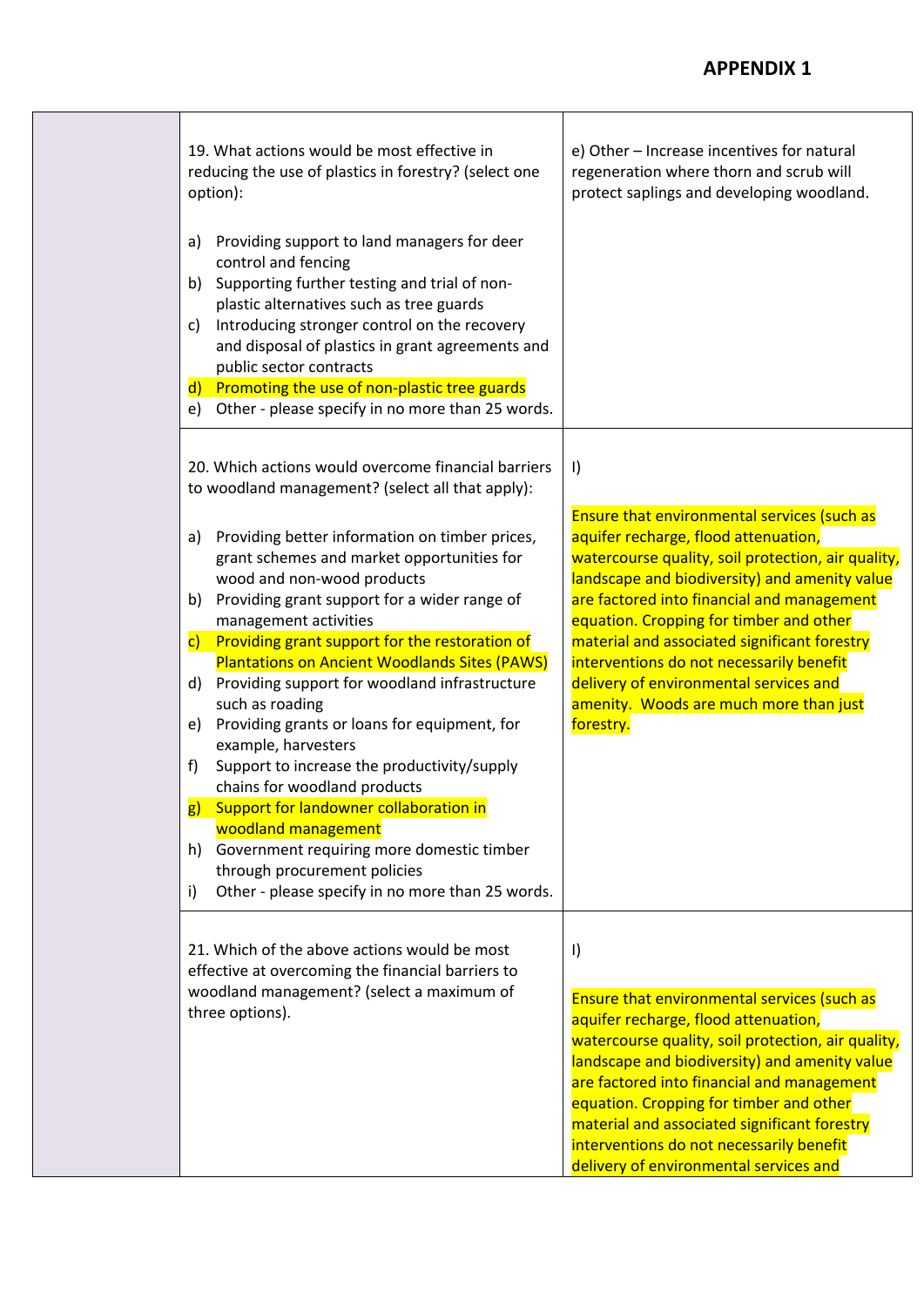|  |                                                                                                                                                                                                                                                                                                                                                                                                                                                                                                                                                                                                                                                                                                                                                                                                      | amenity. Woods are much more than just<br>forestry.                                                                                                                                                             |
|--|------------------------------------------------------------------------------------------------------------------------------------------------------------------------------------------------------------------------------------------------------------------------------------------------------------------------------------------------------------------------------------------------------------------------------------------------------------------------------------------------------------------------------------------------------------------------------------------------------------------------------------------------------------------------------------------------------------------------------------------------------------------------------------------------------|-----------------------------------------------------------------------------------------------------------------------------------------------------------------------------------------------------------------|
|  | 22. Which actions would address the non-financial<br>barriers to woodland management? (select all that<br>apply):<br>Providing user friendly woodland management<br>a)<br>services aimed at 'non forester' woodland<br>owners<br>Ensuring public recognition of woodlands that<br>b)<br>are managed sustainably (for example like<br>Green Flag awards)<br>Providing better communication of the benefits<br>$\mathsf{C}$<br>and need for woodland management with land<br>managers and investors<br>Providing better information on timber prices,<br>d)<br>grant schemes and market opportunities for<br>wood and non-wood products<br>Training to increase the forestry skills capacity in<br>$\vert e \rangle$<br>agricultural workers<br>Other - please specify in no more than 25 words.<br>f) | f<br>A far greater emphasis within forestry guidance<br>and planning system upon optimal woodland<br>management interventions to enhance delivery<br>of environmental services, biodiversity and<br>landscape.  |
|  | 23. Which of the above actions would be most<br>effective at overcoming the non-financial barriers to<br>woodland management? (select a maximum of<br>three options).                                                                                                                                                                                                                                                                                                                                                                                                                                                                                                                                                                                                                                | f)<br>A far greater emphasis within forestry guidance<br>and planning system upon optimal woodland<br>management interventions to enhance delivery<br>of environmental services, biodiversity and<br>landscape. |
|  | 24. Which actions would overcome the regulatory<br>barriers to woodland management? (select all that<br>apply):<br>Streamlining delivery of current regulations (for<br>a)<br>example, self-service felling licences for tree<br>felling proposals that would not reduce<br>woodland cover)<br>Placing responsibility for complying with<br>b)<br>woodland regulation on the woodland manager<br>rather than the woodland owner<br>Placing a legal obligation on all landowners to<br>C)<br>manage their woodland<br>Other - please specify in no more than 25 words.<br>d)                                                                                                                                                                                                                          | e) Other<br><b>Coppicing and other smaller-scale</b><br>interventions to maintain rides, glades and<br>well-structured woodland edges should be<br>exempt from felling licences.                                |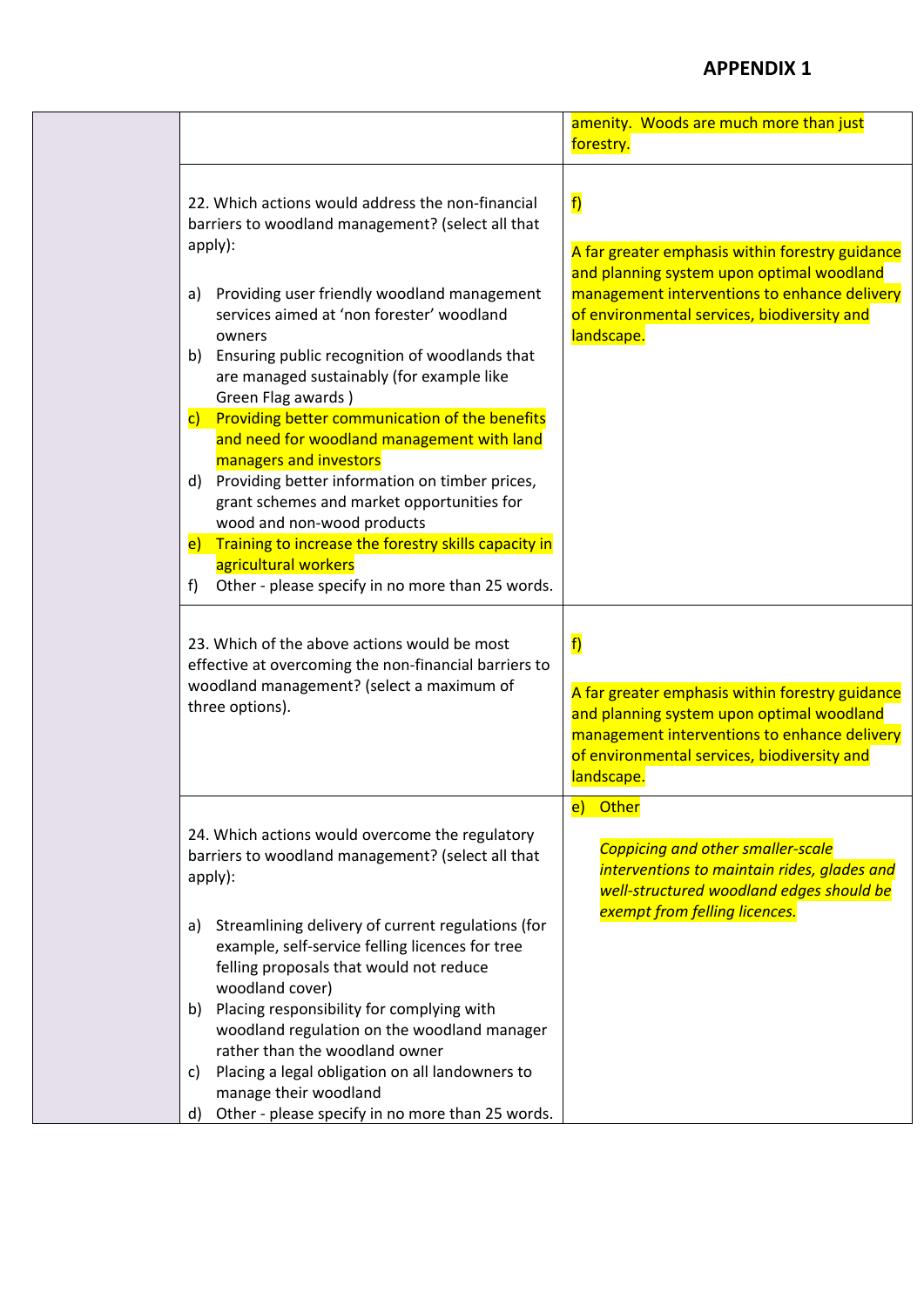| 25. Which of the above actions would be most<br>effective at overcoming the regulatory barriers to<br>woodland management? (select one option).                                                                                                                                                                                                                                                                                                                                                                                                                                                                                                                                                                                                                                                                                                                                                                                                                                                                                                                                                                                                                                                                                                              | Other<br>f<br><b>Coppicing and other smaller-scale interventions</b><br>to maintain rides, glades and well-structured<br>woodland edges should be exempt from felling<br>licences. |
|--------------------------------------------------------------------------------------------------------------------------------------------------------------------------------------------------------------------------------------------------------------------------------------------------------------------------------------------------------------------------------------------------------------------------------------------------------------------------------------------------------------------------------------------------------------------------------------------------------------------------------------------------------------------------------------------------------------------------------------------------------------------------------------------------------------------------------------------------------------------------------------------------------------------------------------------------------------------------------------------------------------------------------------------------------------------------------------------------------------------------------------------------------------------------------------------------------------------------------------------------------------|------------------------------------------------------------------------------------------------------------------------------------------------------------------------------------|
| 26. If you own and/or manage woodland(s) that is a<br>Site of Special Scientific Interest (SSSI) what actions<br>would help you most to bring that woodland(s) into<br>management? (Maximum 100-word response).                                                                                                                                                                                                                                                                                                                                                                                                                                                                                                                                                                                                                                                                                                                                                                                                                                                                                                                                                                                                                                              | <b>Coppicing and other smaller-scale interventions</b><br>to maintain rides, glades and well-structured<br>woodland edges should be exempt from felling<br>licences.               |
| 27. Which of the following actions would be most<br>effective in improving plant biosecurity across<br>England's trees and woodlands? (pick a maximum of<br>two):<br>Increasing the number of nurseries that meet<br>a)<br>the 'Plant healthy' management standard<br>b) Providing better best practice guidance and<br>information about biosecurity<br>Introducing conditions to public sector contracts<br>C)<br>and government tree planting or restocking<br>grants that require suppliers to meet the 'Plant<br>healthy' management standard<br>d) Amending planning policy to encourage local<br>planning authorities to source trees from<br>suppliers who meet the 'Plant healthy'<br>management standard<br>Sharing the Forestry England's experience and<br>e)<br>case studies<br>Managing the impact of invasive non-native<br>f)<br>plants which provide a pathway for disease<br>through targeted action, ongoing management<br>and monitoring, and wider education<br>Developing a supply of diverse and locally<br>g)<br>appropriate seed and planting material by<br>supporting community tree nurseries and other<br>small nurseries that provide UK sourced and<br>grown trees.<br>Other - please specify in no more than 25 words.<br>h) | h)<br><b>Incentivise and provide policy support for</b><br>natural regeneration, wood pasture and low<br>stocking density 'framework planting'                                     |
| 28. Which of the following actions are or would be<br>most appropriate for England's trees and woodlands<br>to contribute to climate change mitigation and                                                                                                                                                                                                                                                                                                                                                                                                                                                                                                                                                                                                                                                                                                                                                                                                                                                                                                                                                                                                                                                                                                   |                                                                                                                                                                                    |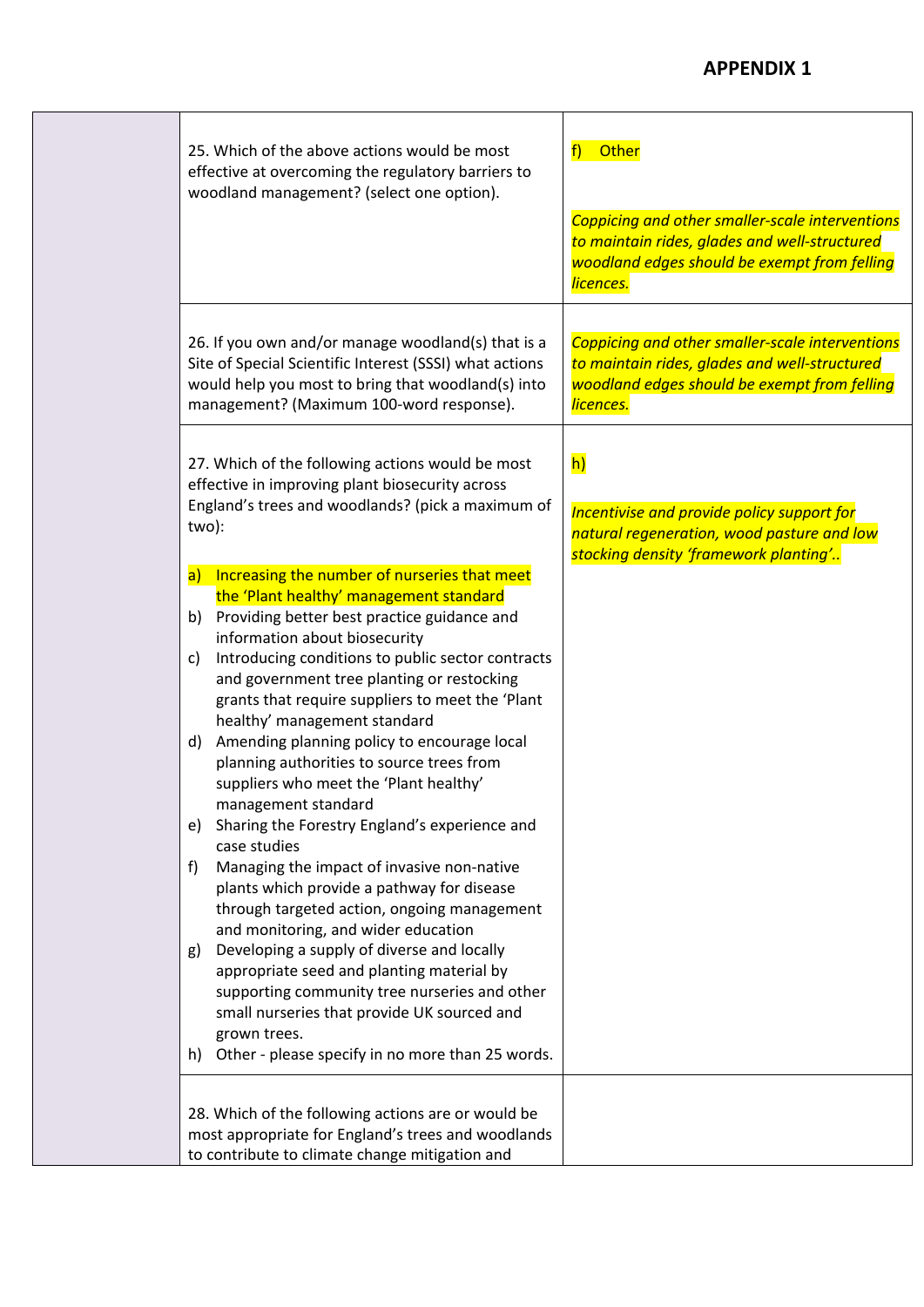| helping to achieve net zero? (pick a maximum of<br>three options):                                                                                                                                  |                                                                             |
|-----------------------------------------------------------------------------------------------------------------------------------------------------------------------------------------------------|-----------------------------------------------------------------------------|
|                                                                                                                                                                                                     |                                                                             |
| Bringing woods into management to enhance<br>a)<br>their future resilience to climate change and                                                                                                    |                                                                             |
| secure greenhouse gas emissions reduction in<br>other sectors through wood replacing 'carbon<br>intensive' materials (acknowledging that this will<br>lead to a short to medium reduction on carbon |                                                                             |
| stored in the woodland)<br>Planting UKFS-compliant productive forests to<br>b)<br>provide a strong carbon sink over the coming                                                                      |                                                                             |
| decades and then a source of sustainable timber<br>to meet the needs of future generations                                                                                                          |                                                                             |
| Planting predominantly native woodland to act<br>$\mathsf{c}$ )                                                                                                                                     |                                                                             |
| as a long-term store of carbon<br>Establishing 'energy forest' plantations (short<br>d)                                                                                                             |                                                                             |
| rotation coppice and short rotation forestry) to<br>satisfy future biomass demand for bioenergy                                                                                                     |                                                                             |
| with carbon capture and storage                                                                                                                                                                     |                                                                             |
| Encouraging agroforestry to increase the<br>$\vert e \rangle$<br>amount of carbon stored on productive<br>farmland                                                                                  |                                                                             |
| Strengthening the protection of all woodland to<br>f<br>reduce greenhouse gas emissions from<br>deforestation.                                                                                      |                                                                             |
|                                                                                                                                                                                                     | h)                                                                          |
| 29. Which of these actions would be most effective                                                                                                                                                  |                                                                             |
| in reducing damage to trees and woodlands caused                                                                                                                                                    | Restoration of predators, such as Eurasian lynx,                            |
| by deer? (select a maximum of two options):                                                                                                                                                         | to landscape to ensure more sustainable deer<br>populations and behaviours. |
| a) Develop a national policy on sustainable deer                                                                                                                                                    |                                                                             |
| management and control measures<br>Facilitate landscape scale control by land<br>b)                                                                                                                 |                                                                             |
| managers                                                                                                                                                                                            |                                                                             |
| Deer control as a requirement of grant or felling<br>C)<br>agreements                                                                                                                               |                                                                             |
| Incentives for the management of deer<br>d)                                                                                                                                                         |                                                                             |
| Supporting a range of approaches to tree<br>e)<br>protection, including fencing and other<br>alternatives to plastic tree guards                                                                    |                                                                             |
| Better advice and guidance on the value of and<br>f)                                                                                                                                                |                                                                             |
| options to control damage by deer                                                                                                                                                                   |                                                                             |
| Other - please specify in no more than 25 words.<br>g)                                                                                                                                              |                                                                             |
|                                                                                                                                                                                                     |                                                                             |
| 30. Which of these actions would be most effective<br>in reducing the damage to trees and woodlands                                                                                                 | f                                                                           |
| caused by grey squirrels? (select a maximum of two                                                                                                                                                  | Aside from those geographical areas where red                               |
| options):                                                                                                                                                                                           | squirrel populations or their recovery are                                  |
|                                                                                                                                                                                                     |                                                                             |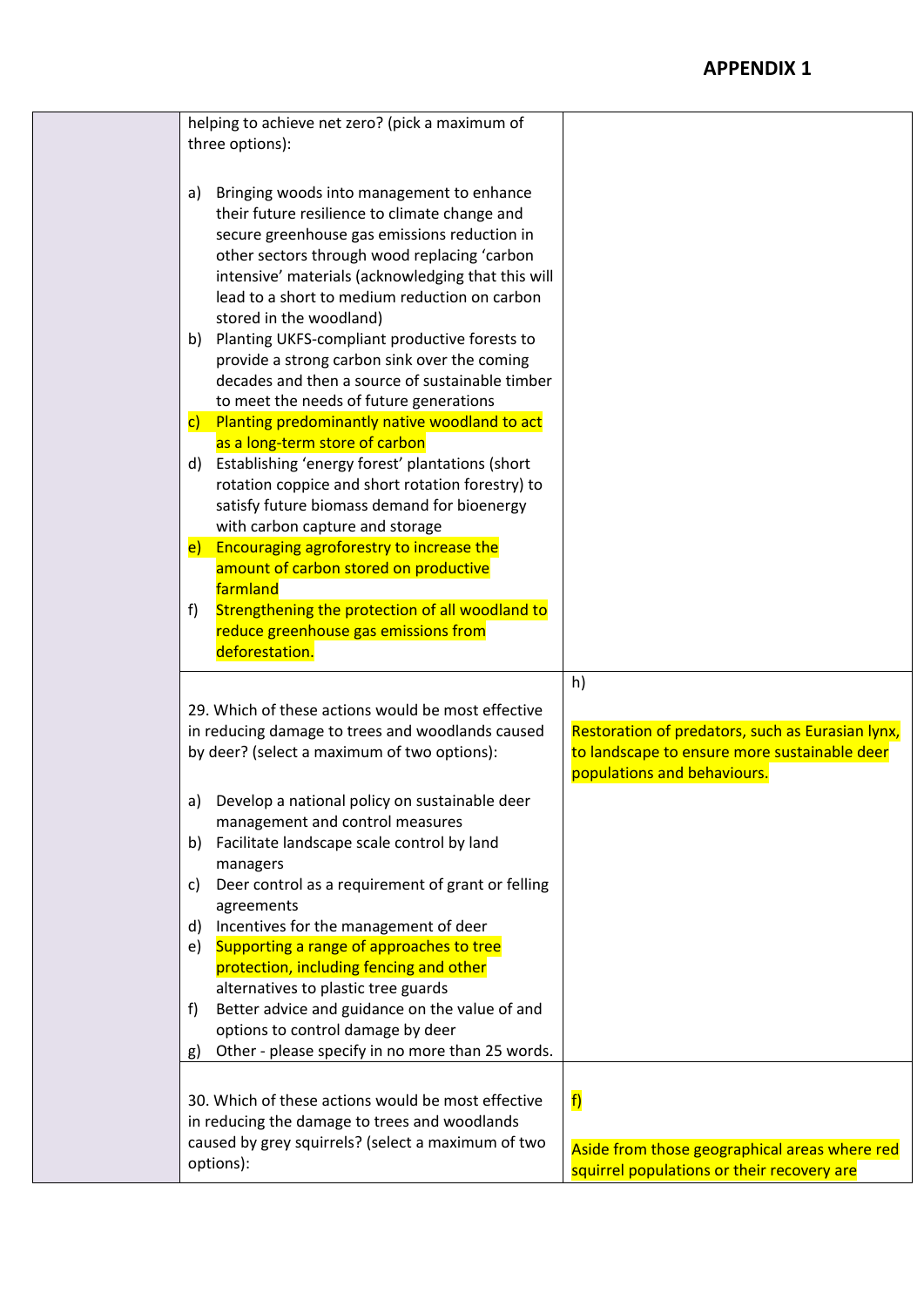|                                                  |                                                                                                                                                                                                                                                                                                                                                                                                                                                                                                                                                                                                                                                                                                                                                                                               | Making grey squirrel control a requirement of<br>a)<br>grant or felling agreements<br>Providing incentives for the management of grey<br>b)<br>squirrel<br>Researching contraception to prevent breeding<br>c)<br>Reintroducing animals to help control squirrels,<br>$\mathsf{d}$<br>such as pine martens and goshawks<br>Providing better advice and guidance on grey<br>e)<br>squirrel control<br>Other - please specify in no more than 25 words.<br>f) | compromised by the presence of greys there is<br>little if any landscape, ecological or economic<br>negative impact arising from this species.<br>Indeed, natural regeneration of woodland,<br>suppression of invasive sycamore, native<br>predators and invertebrate habitat niches<br>creation can all benefit from their presence. |
|--------------------------------------------------|-----------------------------------------------------------------------------------------------------------------------------------------------------------------------------------------------------------------------------------------------------------------------------------------------------------------------------------------------------------------------------------------------------------------------------------------------------------------------------------------------------------------------------------------------------------------------------------------------------------------------------------------------------------------------------------------------------------------------------------------------------------------------------------------------|-------------------------------------------------------------------------------------------------------------------------------------------------------------------------------------------------------------------------------------------------------------------------------------------------------------------------------------------------------------------------------------------------------------------------------------------------------------|---------------------------------------------------------------------------------------------------------------------------------------------------------------------------------------------------------------------------------------------------------------------------------------------------------------------------------------|
|                                                  |                                                                                                                                                                                                                                                                                                                                                                                                                                                                                                                                                                                                                                                                                                                                                                                               |                                                                                                                                                                                                                                                                                                                                                                                                                                                             |                                                                                                                                                                                                                                                                                                                                       |
| 3. Engaging<br>people with trees<br>and woodland | 31. Are any of the following significant barriers to<br>securing and maintaining street trees? (select up to<br>three options):<br>Appropriate standards and guidance for securing<br>a)<br>the right trees in the right places<br>Practical challenges in terms of street design,<br>$\mathsf{b}$<br>planting requirements and compatibility with<br>other infrastructure provision<br>The adoption of street trees by local highway<br>C)<br>authorities, or alternative arrangements where<br>streets are not adopted<br>The skills and resources needed to deliver new<br>d)<br>street trees, including funding for planting<br>The funding and skills for ongoing maintenance<br>e)<br>of street trees over their lifetime<br>f)<br>Other - please specify in no more than 100<br>words. | f<br>Lack of budget to enable appropriate<br>replacement and care of street trees.<br>Years of poorly planned and managed routing<br>of under and over-ground services sterilise the<br>majority of urban highways and verges.<br>Trunking of new services and retro-trunking of<br>existing services will be required if a<br>renaissance of street trees is to be achieved.                                                                               |                                                                                                                                                                                                                                                                                                                                       |
|                                                  |                                                                                                                                                                                                                                                                                                                                                                                                                                                                                                                                                                                                                                                                                                                                                                                               | 32. How could government overcome the barriers to<br>securing and maintaining street trees you have<br>identified in question 31? (Maximum 100-word<br>response).                                                                                                                                                                                                                                                                                           | <b>Ring-fence funding for and make statutory</b><br>protection and replacement of street trees,<br>alongside better regulation of underground<br>services to ensure trunking and free-up space<br>for tree planting.                                                                                                                  |
|                                                  |                                                                                                                                                                                                                                                                                                                                                                                                                                                                                                                                                                                                                                                                                                                                                                                               | 33. Which of these actions would be most effective<br>in increasing the number/coverage of trees in and<br>around urban areas? (rank the following options in<br>order of preference):<br>Promotion through national policy (including<br>a)                                                                                                                                                                                                                | 1. Statutory requirement to replace street<br>trees and protect all urban woodland<br>2. Promotion through national guidance<br>(such as green infrastructure, planning<br>and design, and code/street guidance,<br>e.g., Manual for Streets) - stronger<br>inclusion of appropriate engineering<br>solutions                         |
|                                                  |                                                                                                                                                                                                                                                                                                                                                                                                                                                                                                                                                                                                                                                                                                                                                                                               | England Tree Strategy and national planning<br>policy) including recognition that trees and<br>woodlands are key components of green                                                                                                                                                                                                                                                                                                                        | 3. Development and implementation of<br>Local Tree and Woodland Strategies                                                                                                                                                                                                                                                            |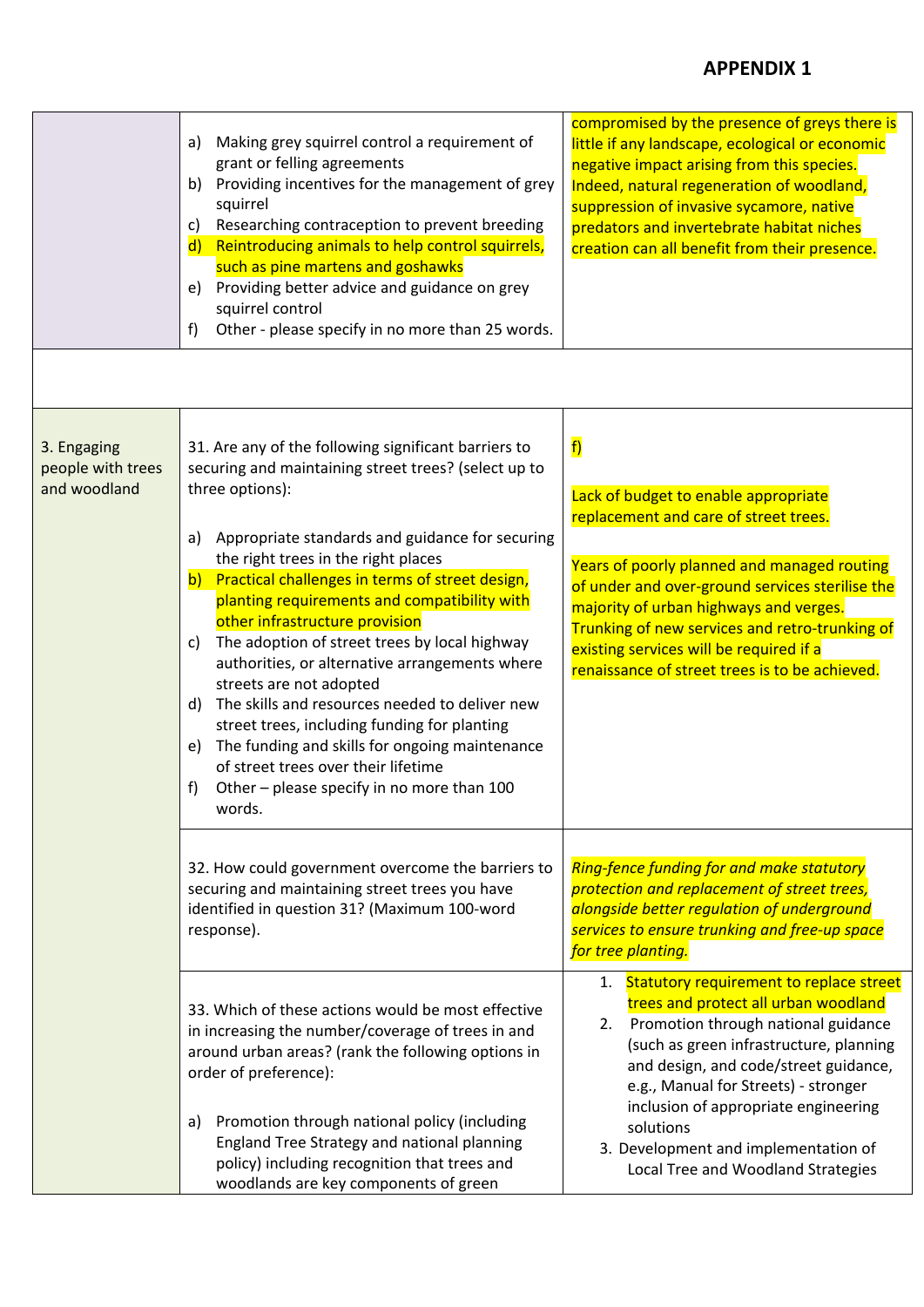| infrastructure, with equal status to other green<br>and built infrastructure<br>Promotion through national guidance (such as<br>b)<br>green infrastructure, planning and design, and<br>code/street guidance, e.g., Manual for Streets) -<br>stronger inclusion of appropriate engineering<br>solutions<br>Development and implementation of Local Tree<br>C)<br>and Woodland Strategies and local planning<br>policies - setting local targets for tree canopy<br>cover and recognition that trees and woodlands<br>are key components of green infrastructure,<br>with equal status to other green and built<br>infrastructure<br>Training for practitioners, including highways<br>d)<br>engineers and others<br>Providing better support for community forests<br>e)<br>in areas of greatest need<br>Creating new community forests in areas of<br>f)<br>greatest need<br>Other - please specify in no more than 25 words.<br>g) | and local planning policies - setting<br>local targets for tree canopy cover and<br>recognition that trees and woodlands<br>are key components of green<br>infrastructure, with equal status to<br>other green and built infrastructure<br>4. Creating new community forests in<br>areas of greatest need<br>Training for practitioners, including<br>5.<br>highways engineers and others<br>6. Promotion through national policy<br>(including England Tree Strategy and<br>national planning policy) including<br>recognition that trees and woodlands<br>are key components of green<br>infrastructure, with equal status to<br>other green and built infrastructure<br>7. Training for practitioners, including<br>highways engineers and others<br>8. Providing better support for<br>community forests in areas of greatest<br>need<br>9.<br>Adopting Local Tree and Woodland<br>1. |
|--------------------------------------------------------------------------------------------------------------------------------------------------------------------------------------------------------------------------------------------------------------------------------------------------------------------------------------------------------------------------------------------------------------------------------------------------------------------------------------------------------------------------------------------------------------------------------------------------------------------------------------------------------------------------------------------------------------------------------------------------------------------------------------------------------------------------------------------------------------------------------------------------------------------------------------|-------------------------------------------------------------------------------------------------------------------------------------------------------------------------------------------------------------------------------------------------------------------------------------------------------------------------------------------------------------------------------------------------------------------------------------------------------------------------------------------------------------------------------------------------------------------------------------------------------------------------------------------------------------------------------------------------------------------------------------------------------------------------------------------------------------------------------------------------------------------------------------------|
| 34. Which actions would most help the preparation<br>and implementation of local Tree and Woodland<br>Strategies? (rank the following options in order of<br>preference):                                                                                                                                                                                                                                                                                                                                                                                                                                                                                                                                                                                                                                                                                                                                                            | Strategies as supplementary planning<br>documents<br>Setting local targets for tree canopy<br>2.<br>cover<br>3. Using canopy cover as a measure to                                                                                                                                                                                                                                                                                                                                                                                                                                                                                                                                                                                                                                                                                                                                        |
| Preparing national guidance on developing Local<br>a)<br>Tree and Woodland Strategies<br>b) Setting local targets for tree canopy cover<br>Using canopy cover as a measure to monitor the<br>C)<br>scale and development of the urban forest<br>Agreeing national data standards for urban trees<br>d)<br>Standardising the approach to measuring the<br>e)<br>value of the urban forest resource<br>Adopting Local Tree and Woodland Strategies as<br>f)<br>supplementary planning documents<br>Strengthening technical expertise in tree and<br>g)<br>woodland management in local authorities<br>Recognising trees and woodlands as key<br>h)<br>components of green infrastructure, with equal<br>status to green and built infrastructure.                                                                                                                                                                                      | monitor the scale and development of<br>the urban forest<br>4. Strengthening technical expertise in<br>tree and woodland management in<br>local authorities<br>5. Agreeing national data standards for<br>urban trees<br>6. Preparing national guidance on<br>developing Local Tree and Woodland<br><b>Strategies</b><br>7. Standardising the approach to<br>measuring the value of the urban forest<br>resource<br>Recognising trees and woodlands as<br>8.<br>key components of green<br>infrastructure, with equal status to<br>green and built infrastructure.<br>1. Creating new community forests in                                                                                                                                                                                                                                                                                |
| 35. Which actions would most effectively engage<br>people in the management and creation of their                                                                                                                                                                                                                                                                                                                                                                                                                                                                                                                                                                                                                                                                                                                                                                                                                                    | areas of greatest need                                                                                                                                                                                                                                                                                                                                                                                                                                                                                                                                                                                                                                                                                                                                                                                                                                                                    |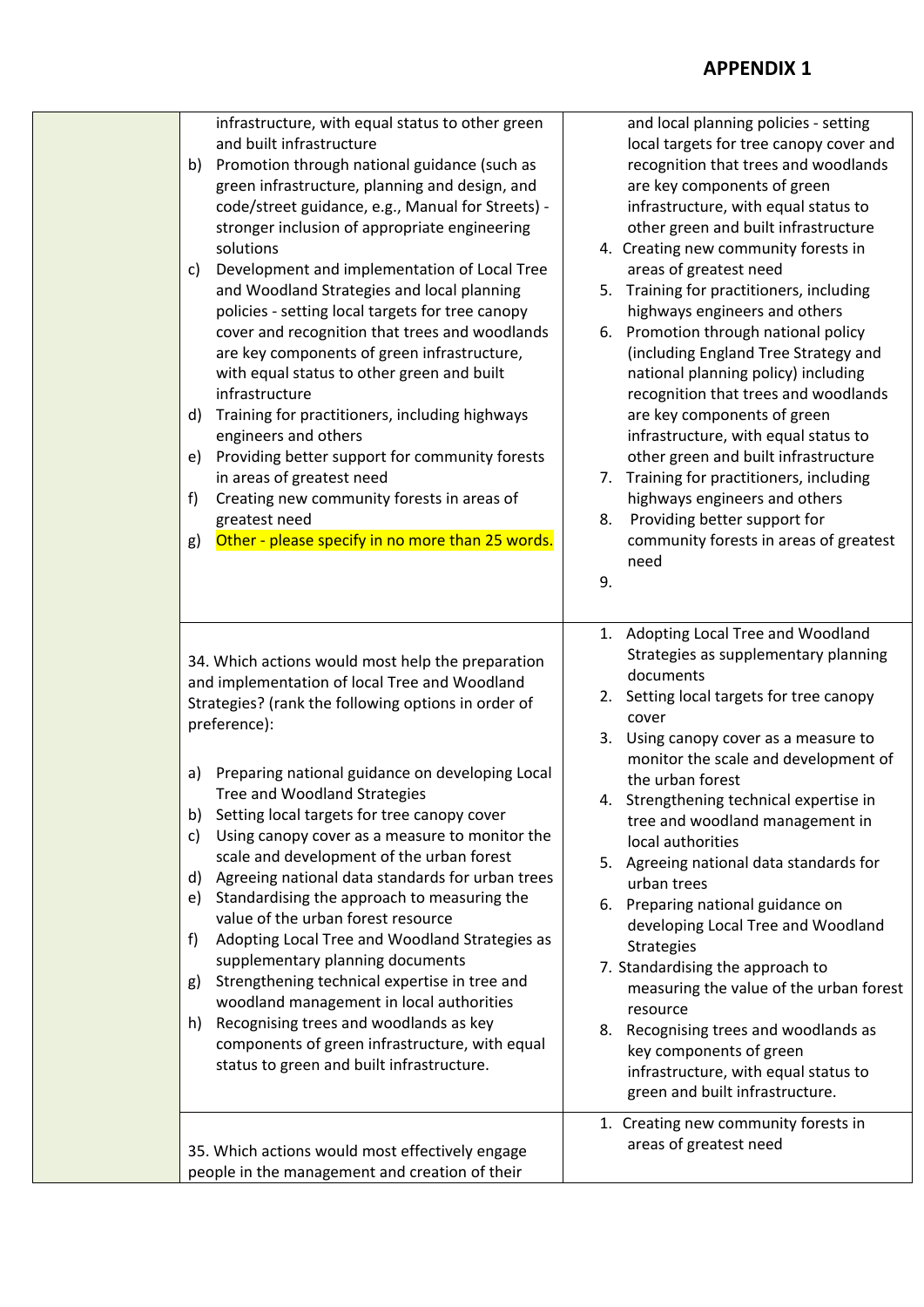| local woodlands? (rank the following options in<br>order of preference):<br>Providing more training opportunities to support<br>a)<br>woodland management and creation<br>Providing legal support to community groups for<br>b)<br>the acquisition or lease of woodland<br>Enabling community groups to influence<br>C)<br>decision making about the management of their<br>local woodland<br>Enabling community groups to participate in the<br>d)<br>management of their local woodland<br>Facilitating networks to exchange ideas and<br>e)<br>share good practice<br>Providing better support for community forests<br>f)<br>in areas of greatest need<br>Creating new community forests in areas of<br>g)<br>greatest need<br>Supporting the growth of woodland social<br>h)<br>enterprise in and around towns and cities.                                                                           | 2. Providing better support for community<br>forests in areas of greatest need<br>3. Supporting the growth of woodland<br>social enterprise in and around towns<br>and cities<br>4. Providing legal support to community<br>groups for the acquisition or lease of<br>woodland<br>5. Providing more training opportunities<br>to support woodland management and<br>creation<br>6. Supporting the growth of woodland<br>social enterprise in and around towns<br>and cities.<br>7. Enabling community groups to<br>influence decision making about the<br>management of their local woodland<br>8. Enabling community groups to<br>participate in the management of their<br>local woodland      |
|-----------------------------------------------------------------------------------------------------------------------------------------------------------------------------------------------------------------------------------------------------------------------------------------------------------------------------------------------------------------------------------------------------------------------------------------------------------------------------------------------------------------------------------------------------------------------------------------------------------------------------------------------------------------------------------------------------------------------------------------------------------------------------------------------------------------------------------------------------------------------------------------------------------|--------------------------------------------------------------------------------------------------------------------------------------------------------------------------------------------------------------------------------------------------------------------------------------------------------------------------------------------------------------------------------------------------------------------------------------------------------------------------------------------------------------------------------------------------------------------------------------------------------------------------------------------------------------------------------------------------|
| 36. Which actions by government would be most<br>effective in addressing barriers to peoples' access to<br>trees and woodlands? (rank the following options in<br>order of preference):<br>Supporting woodland access through existing<br>a)<br>incentives and rights of way<br>Offering more generous woodland management<br>b)<br>incentives for those woodlands with public<br>access<br>Creating new accessible woodlands in and<br>C)<br>around towns and cities<br>Supporting woodland access with bespoke<br>d)<br>incentives, simply to allow access<br>Improving the quality of access by investing in<br>e)<br>infrastructure (car parks, trails, path surfacing,<br>signage, seating)<br>Regulating to maintain access rights when<br>f<br>creating new woodland<br>Supporting people to become<br>g)<br>trained/accredited to better facilitate contact<br>(learning and health) with nature. | 1. Creating new accessible woodlands in<br>and around towns and cities<br>2. Supporting woodland access through<br>existing incentives and rights of way<br>3. Supporting people to become<br>trained/accredited to better facilitate<br>contact (learning and health) with<br>nature.<br>4. Regulating to maintain access rights<br>when creating new woodland<br>5. Supporting woodland access with<br>bespoke incentives, simply to allow<br>access<br>6. Improving the quality of access by<br>investing in infrastructure (car parks,<br>trails, path surfacing, signage, seating)<br>7. Offering more generous woodland<br>management incentives for those<br>woodlands with public access |
| 37. Which of the following do you most value about<br>trees and woodland? (select up to two options):                                                                                                                                                                                                                                                                                                                                                                                                                                                                                                                                                                                                                                                                                                                                                                                                     | 1. Places for nature<br>2. A resource that provides water<br>management<br>3. A resource that cleans the air<br>4. A resource that stores carbon                                                                                                                                                                                                                                                                                                                                                                                                                                                                                                                                                 |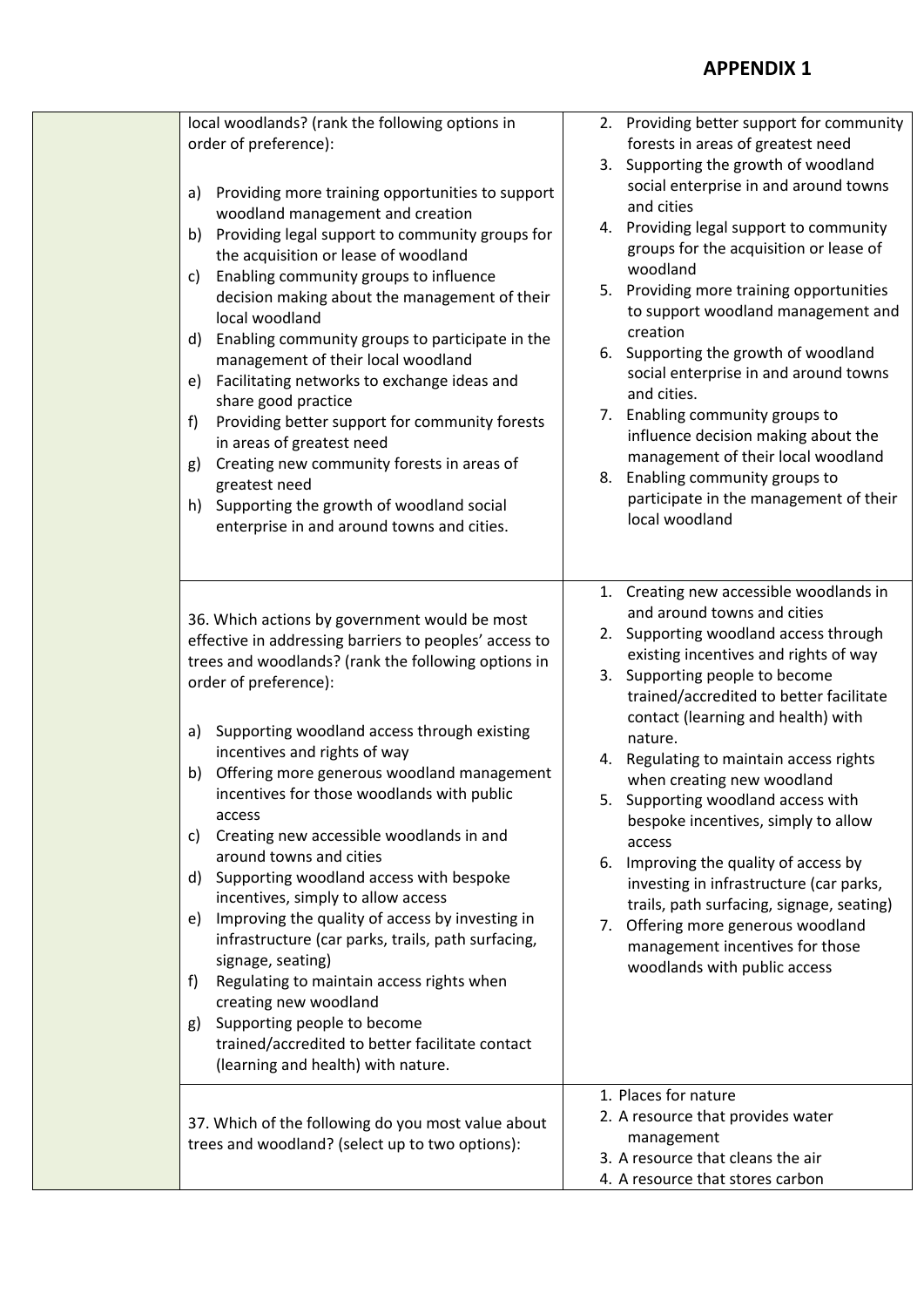|                              | 5. Places to exercise and relax and engage<br>Places to exercise and relax and engage with<br>a)<br>with nature<br>nature<br>6. As part of urban green space<br>Places for nature<br>b)<br>7. As a feature within towns and cities<br>A source of sustainable products and<br>C)<br>8. A source of sustainable products and<br>employment<br>employment<br>A resource that provides water management<br>d)<br>A resource that cleans the air<br>e)<br>A resource that stores carbon<br>f)<br>As a feature within towns and cities<br>g)<br>As part of urban green space<br>h)<br>Other - please specify in no more than 25 words.<br>i)                                                                                                                                                                                                                                                                                         |
|------------------------------|---------------------------------------------------------------------------------------------------------------------------------------------------------------------------------------------------------------------------------------------------------------------------------------------------------------------------------------------------------------------------------------------------------------------------------------------------------------------------------------------------------------------------------------------------------------------------------------------------------------------------------------------------------------------------------------------------------------------------------------------------------------------------------------------------------------------------------------------------------------------------------------------------------------------------------|
|                              | b) Using planning levers to require<br>developers to plant trees relating to<br>38. Which of these actions would best address the<br>new development on streets and other<br>funding challenge for the planting and on-going<br>public spaces<br>maintenance of trees in urban areas? (pick up to<br>e) Introducing statutory duty upon public<br>two options):<br>local authorities to replace and maintain<br>street and other trees removed for safety<br>Making central funding available to supplement<br>a)<br>or other reasons.<br>private finance for establishing trees in existing<br>developments.<br>Using planning levers to require developers to<br>b)<br>plant trees relating to new development on<br>streets and other public spaces<br>Using planning levers to raise funds for on-going<br>C)<br>maintenance<br>Ensuring the value of tree's longer-term benefits<br>d)<br>are captured to access financing |
|                              | Other - please specify in no more than 25 words.<br>e)                                                                                                                                                                                                                                                                                                                                                                                                                                                                                                                                                                                                                                                                                                                                                                                                                                                                          |
| 4. Supporting the<br>economy | 39. What could the England Tree Strategy do to<br>encourage the use of timber in construction? (select<br>up to two options):                                                                                                                                                                                                                                                                                                                                                                                                                                                                                                                                                                                                                                                                                                                                                                                                   |
|                              | Improving, encouraging or incentivising the<br> a <br>growth of necessary skills such as those in green<br>construction, design or forestry<br>Promoting and incentivising Grown in Britain<br>b)<br>Certification<br>Encouraging planning requirements to<br>C)<br>incorporate sustainable materials<br>Amending public procurement standards to<br>$\mathsf{d}$<br>support Grown in Britain certified forest<br>products, incorporate sustainable materials and<br>signal long-term demand                                                                                                                                                                                                                                                                                                                                                                                                                                    |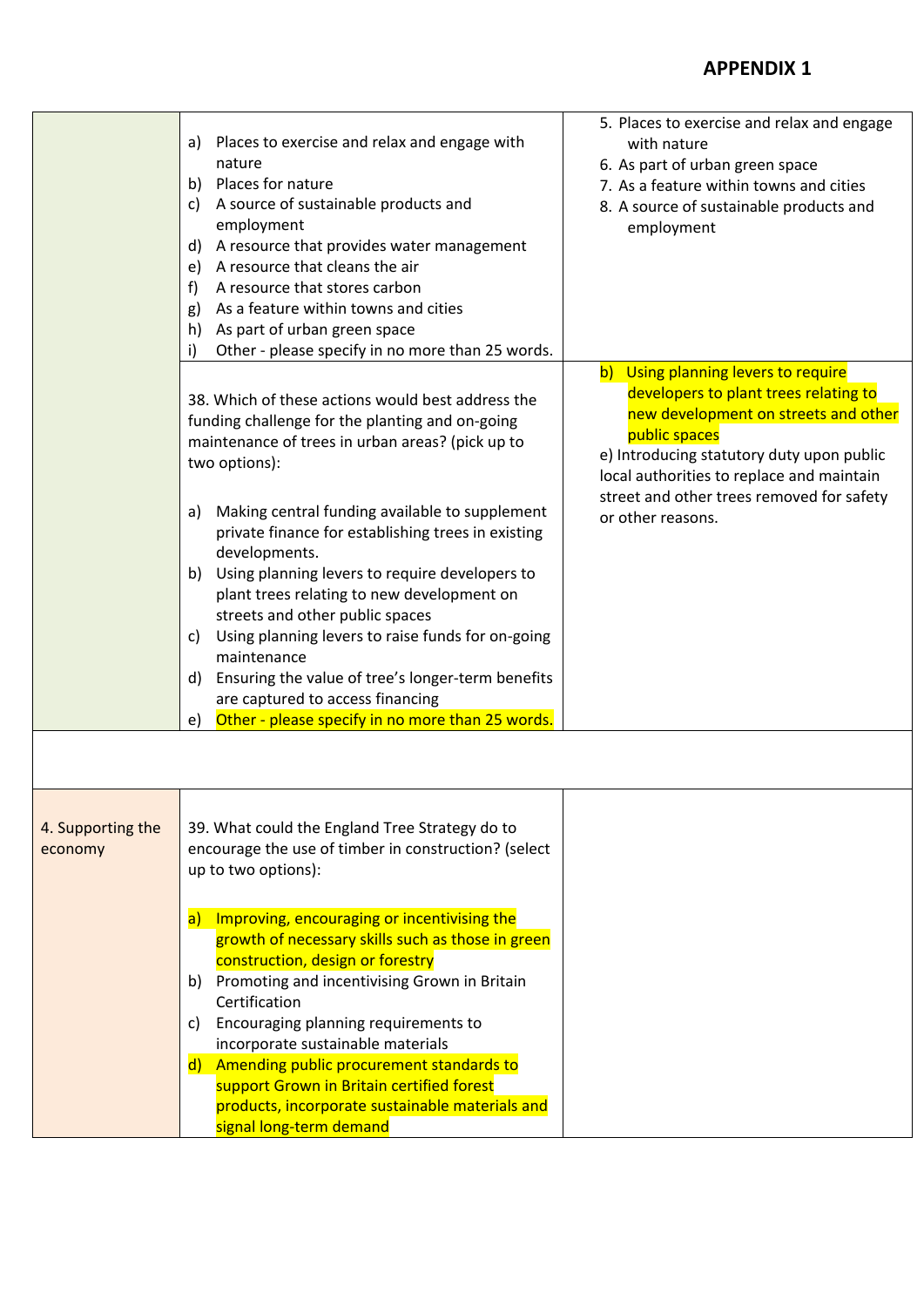| Increasing the availability of knowledge and<br>e)<br>stimulate an understanding of sustainable             |  |
|-------------------------------------------------------------------------------------------------------------|--|
| building practices                                                                                          |  |
| Supporting new innovations in developing<br>f)                                                              |  |
| timber building materials such as cross                                                                     |  |
| laminated timber                                                                                            |  |
| Other - please specify in no more than 25 words.<br>g)                                                      |  |
|                                                                                                             |  |
| 40. How could policy about the permanency of                                                                |  |
| woodlands better support tree establishment for                                                             |  |
| agro forestry or energy crops? (select one option):                                                         |  |
|                                                                                                             |  |
| Changing policy so it does not treat afforestation<br>a)                                                    |  |
| as a permanent land use change                                                                              |  |
| Adjusting policy so energy forestry crops (short<br>b)<br>rotation coppice and short rotation forestry) are |  |
| not permanent land use change                                                                               |  |
| Retaining the current position whereby<br>C)                                                                |  |
| afforestation is generally a permanent land use                                                             |  |
| change                                                                                                      |  |
| Not sure.<br>d)                                                                                             |  |
|                                                                                                             |  |
| 41. Which actions would best increase the uptake of                                                         |  |
| energy forestry? (select up to two options):                                                                |  |
|                                                                                                             |  |
| Providing financial support for the capital costs<br>$\mathsf{a}$                                           |  |
| of energy forestry<br>Clarifying the taxation of energy forestry (as<br>b)                                  |  |
| either agriculture or forestry)                                                                             |  |
| Clarifying the regulatory position for energy<br>c)                                                         |  |
| forestry (for example, can I change land use in                                                             |  |
| the future)                                                                                                 |  |
| Providing support to develop a secure supply<br>$\mathsf{d}$                                                |  |
| chain (such as forward contracts for feedstock)<br>Providing better advice and guidance on energy           |  |
| e)<br>forestry                                                                                              |  |
| Increasing skills capacity in energy forestry<br>f)                                                         |  |
| Other - please specify in no more than 25 words.<br>g)                                                      |  |
|                                                                                                             |  |
| 42. Which actions would best increase the planting                                                          |  |
| of more trees on farms? (select up to two options):                                                         |  |
|                                                                                                             |  |
| Clarifying the regulation of agroforestry as either<br>a)                                                   |  |
| agriculture or forestry                                                                                     |  |
| Clarifying the implications for the land holding's<br>b)                                                    |  |
| tax status of planting more trees                                                                           |  |
| Providing better advice and guidance on<br>C)                                                               |  |
| woodland creation and management                                                                            |  |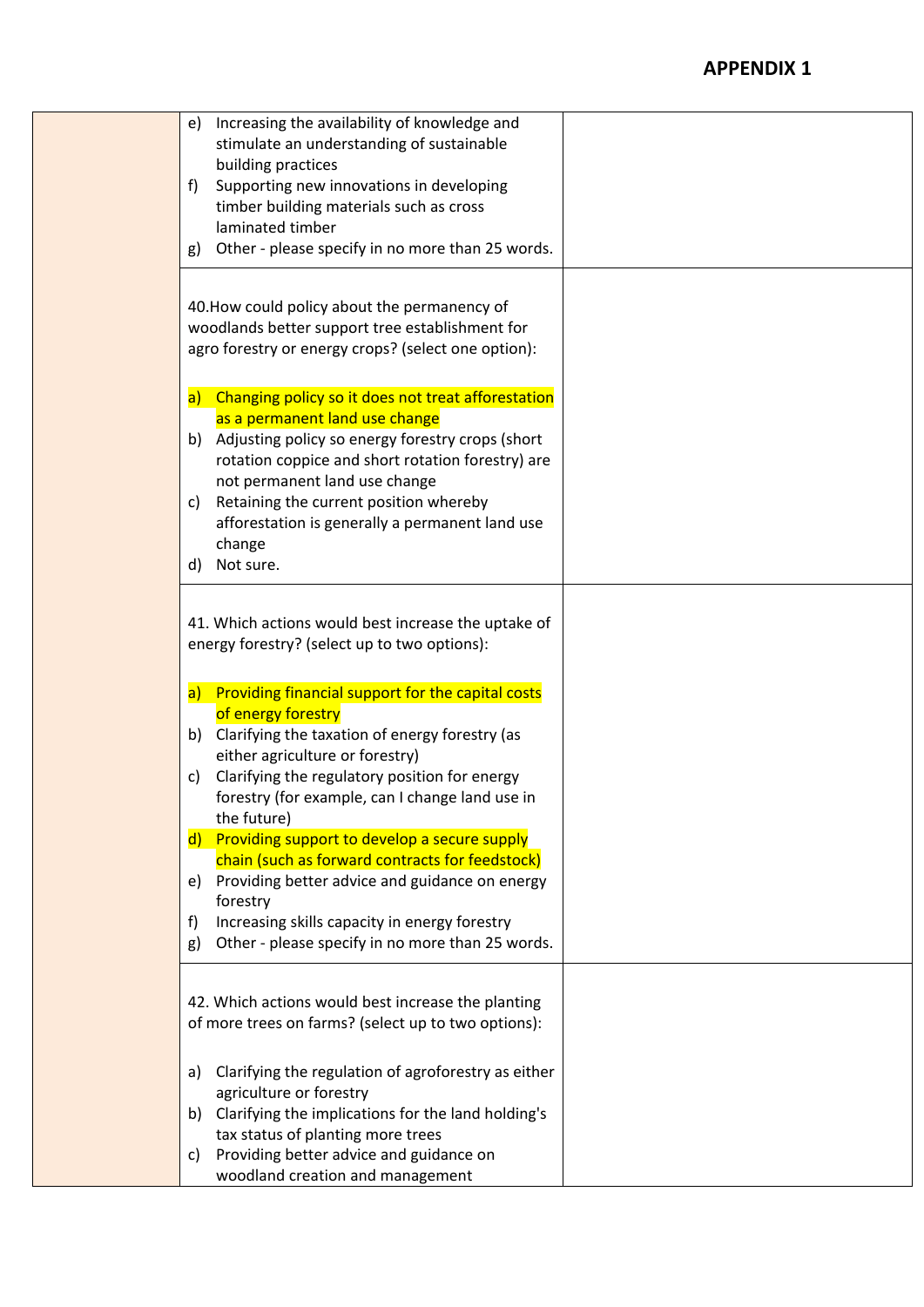| $\mathsf{d}$<br>Providing incentives for a wider range of tree<br>planting on farms<br>e) Funding for the advice and the design of<br>schemes for trees on farms and agroforestry<br>Providing better advice and guidance on how<br>f)<br>woodland creation and management can<br>contribute to farm business models<br>Other - please specify in no more than 25 words.<br>g)                                                                                                                                                                                                                                                     |                                   |
|------------------------------------------------------------------------------------------------------------------------------------------------------------------------------------------------------------------------------------------------------------------------------------------------------------------------------------------------------------------------------------------------------------------------------------------------------------------------------------------------------------------------------------------------------------------------------------------------------------------------------------|-----------------------------------|
| 43. Which actions would best increase agroforestry,<br>woodland creation and management on tenanted<br>farmland? (select up to two options):                                                                                                                                                                                                                                                                                                                                                                                                                                                                                       |                                   |
| Providing industry led guidance, best practice<br> a <br>and case studies of how tenants and landlords<br>can work together to deliver benefits for both<br>parties from diversification into tree planting<br>and agroforestry on tenanted land<br>Providing eligibility criteria for tree<br>b)<br>establishment grant agreements to discourage<br>the proactive resumption of tenanted farmland<br>Reviewing how tenancy agreements approach<br>C)<br>the responsibility for and rights to trees<br>d) Confirming the property rights to long-term<br>carbon benefits<br>Other - please specify in no more than 25 words.<br>e) |                                   |
| 44. What are the most urgent shortages in the<br>workforce capacity needed to increase woodland<br>creation, maintenance and management? (select up<br>to two options):                                                                                                                                                                                                                                                                                                                                                                                                                                                            | j. Local authority tree officers. |
| Professional forester<br>a)<br>b) Supervisor for forest works<br>c) Machine operator, for example,<br>tractor/harvester/forwarder drivers<br>Hand cutter / chainsaw operator<br>d)<br>Tree planter<br>e)<br>Tree nursery workers<br>f)<br>Forestry educators<br>g)<br>h) Land agents, surveyors and architects with<br>specialist forest knowledge<br>All of the above<br>i)<br>Other - please specify in no more than 25 words.<br>j)                                                                                                                                                                                             |                                   |
| 45. Which actions would best strengthen<br>productivity in forestry supply chains? (select up to<br>three options):                                                                                                                                                                                                                                                                                                                                                                                                                                                                                                                |                                   |